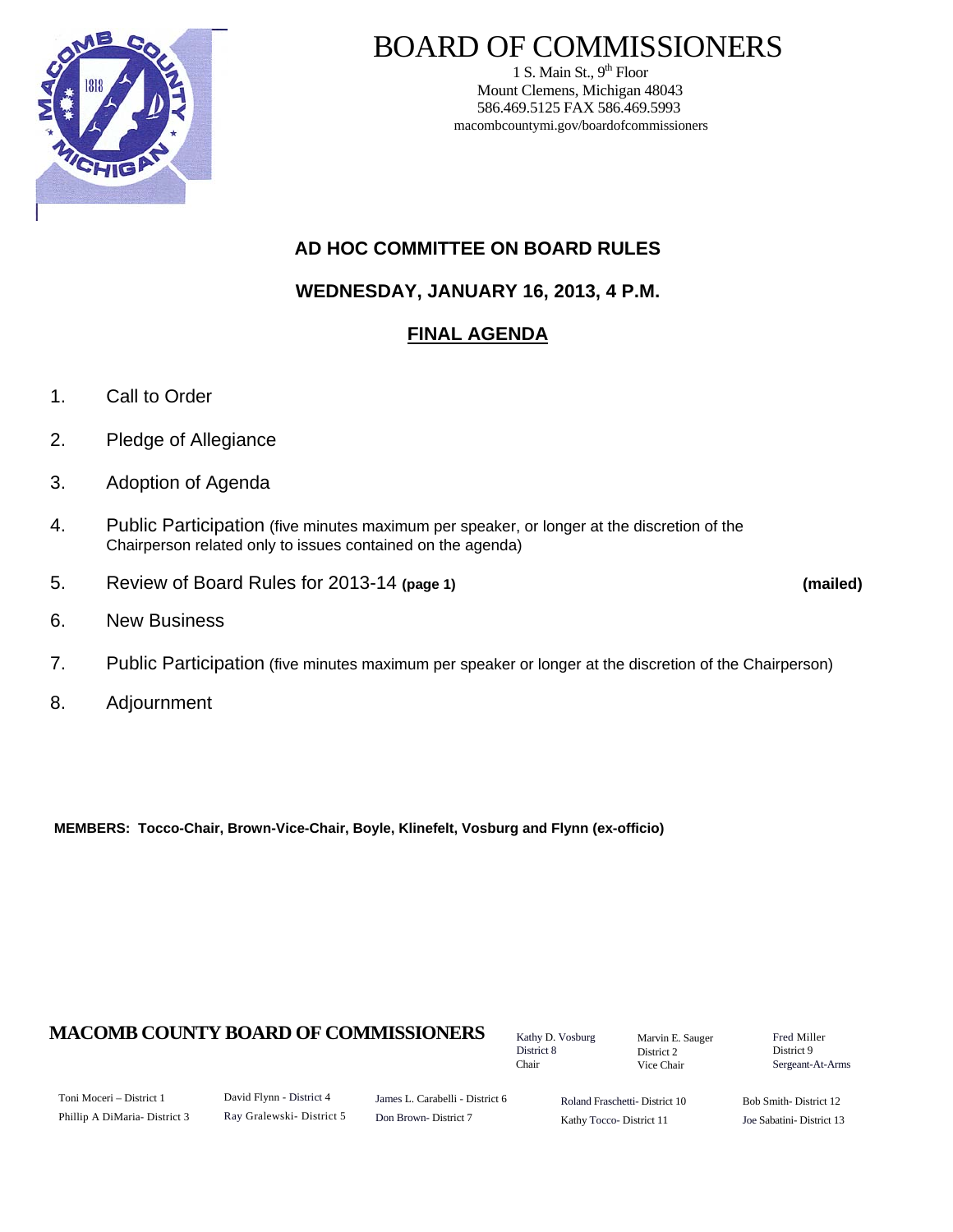**RESOLUTION NO. \_\_\_\_\_\_\_\_\_\_\_\_\_ FULL BOARD MEETING DATE:\_\_\_\_\_\_\_\_\_\_\_\_\_\_\_\_\_\_** 

**AGENDA ITEM:\_\_\_\_\_\_\_\_\_\_\_\_\_\_\_\_\_\_\_\_\_\_\_\_\_\_\_\_\_\_** 

# **MACOMB COUNTY, MICHIGAN**

RESOLUTION TO review/draft Board Rules for 2013-14

**INTRODUCED BY**: Kathy Tocco, Chair, Ad Hoc Committee on Board Rules

|        | <b>COMMITTEE/MEETING DATE</b> |
|--------|-------------------------------|
| Ad Hoc | 1-16-13                       |

 $\overline{a}$  $\overline{a}$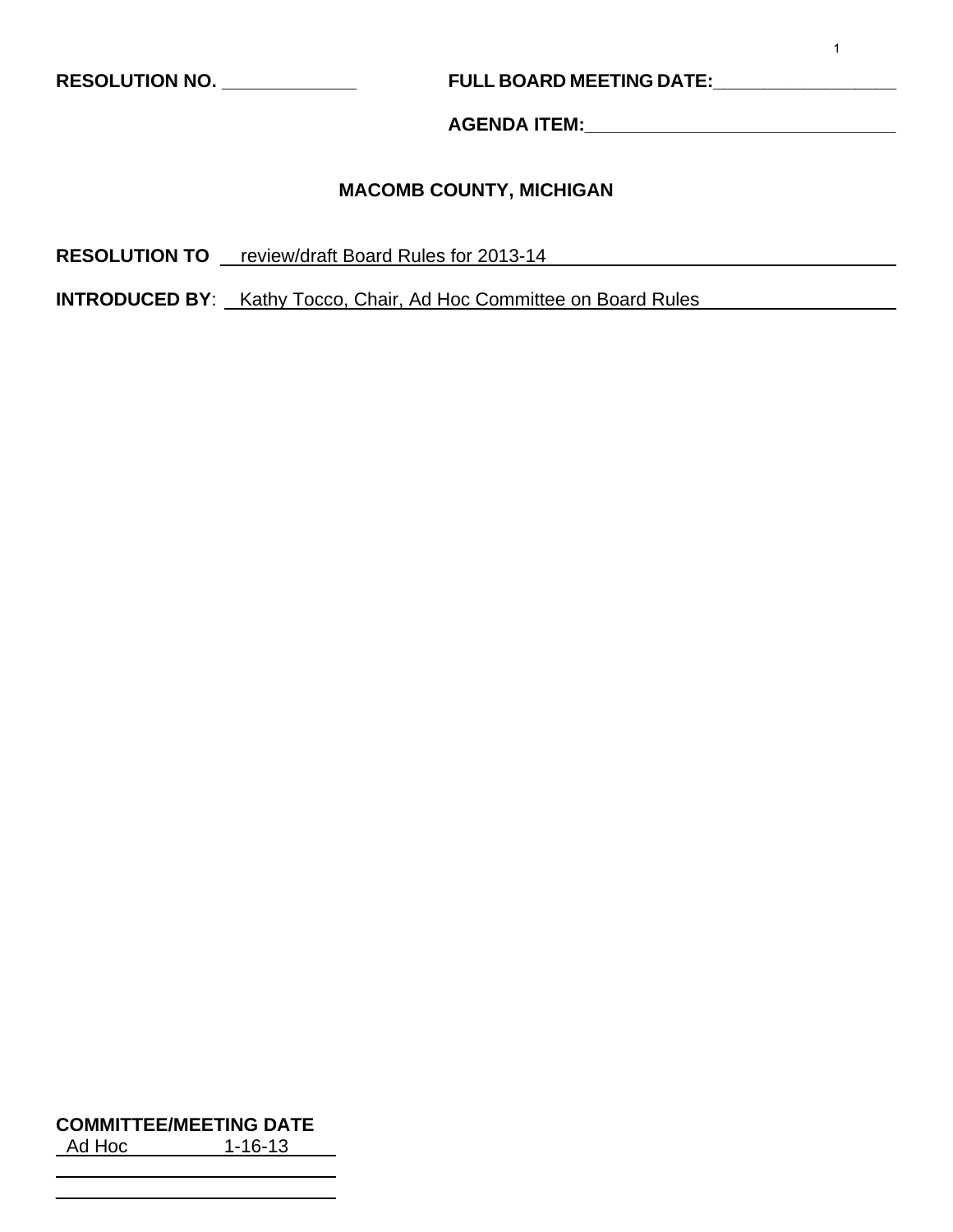# **RULES**

# **BOARD OF COMMISSIONERS**

# **MACOMB COUNTY**

Adopted January 27, 2011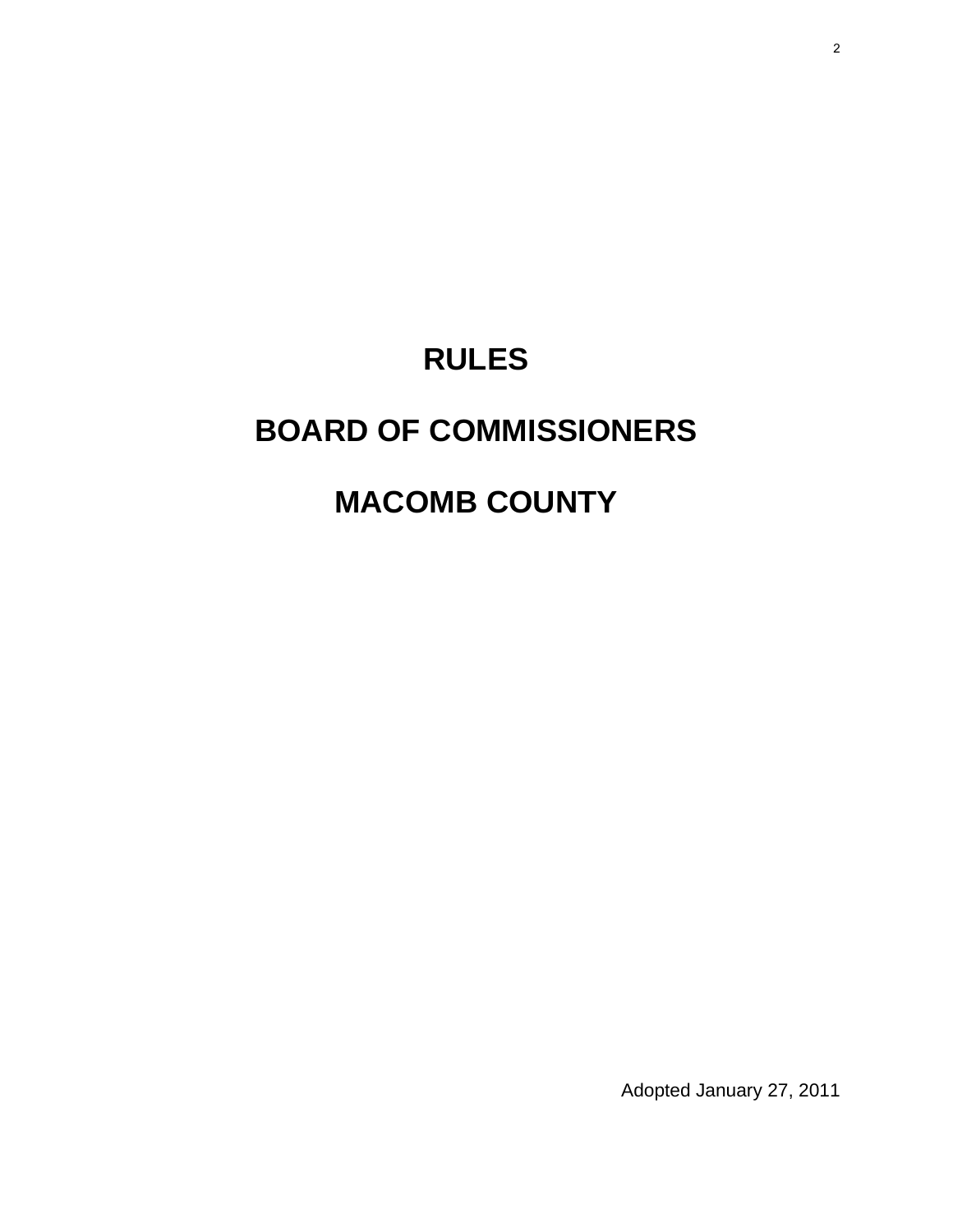# **TABLE OF CONTENTS**

| <b>RULE I</b>   |                                                |  |
|-----------------|------------------------------------------------|--|
| <b>RULE II</b>  | OFFICERS DUTIES, VACANCIES AND TERMS OF OFFICE |  |
|                 |                                                |  |
|                 |                                                |  |
|                 |                                                |  |
|                 |                                                |  |
|                 |                                                |  |
|                 |                                                |  |
| <b>RULE III</b> | <b>DUTIES OF THE COMMISSIONERS</b>             |  |
|                 |                                                |  |
|                 |                                                |  |
|                 |                                                |  |
|                 |                                                |  |
| <b>RULE IV</b>  | <b>ORDER OF BUSINESS</b>                       |  |
|                 |                                                |  |
|                 |                                                |  |
|                 |                                                |  |
|                 |                                                |  |
|                 |                                                |  |
| <b>RULE V</b>   | <b>CHANGE OR SUSPENSION OF RULES</b>           |  |
|                 |                                                |  |
|                 |                                                |  |
| <b>RULE VI</b>  |                                                |  |
| <b>RULE VII</b> |                                                |  |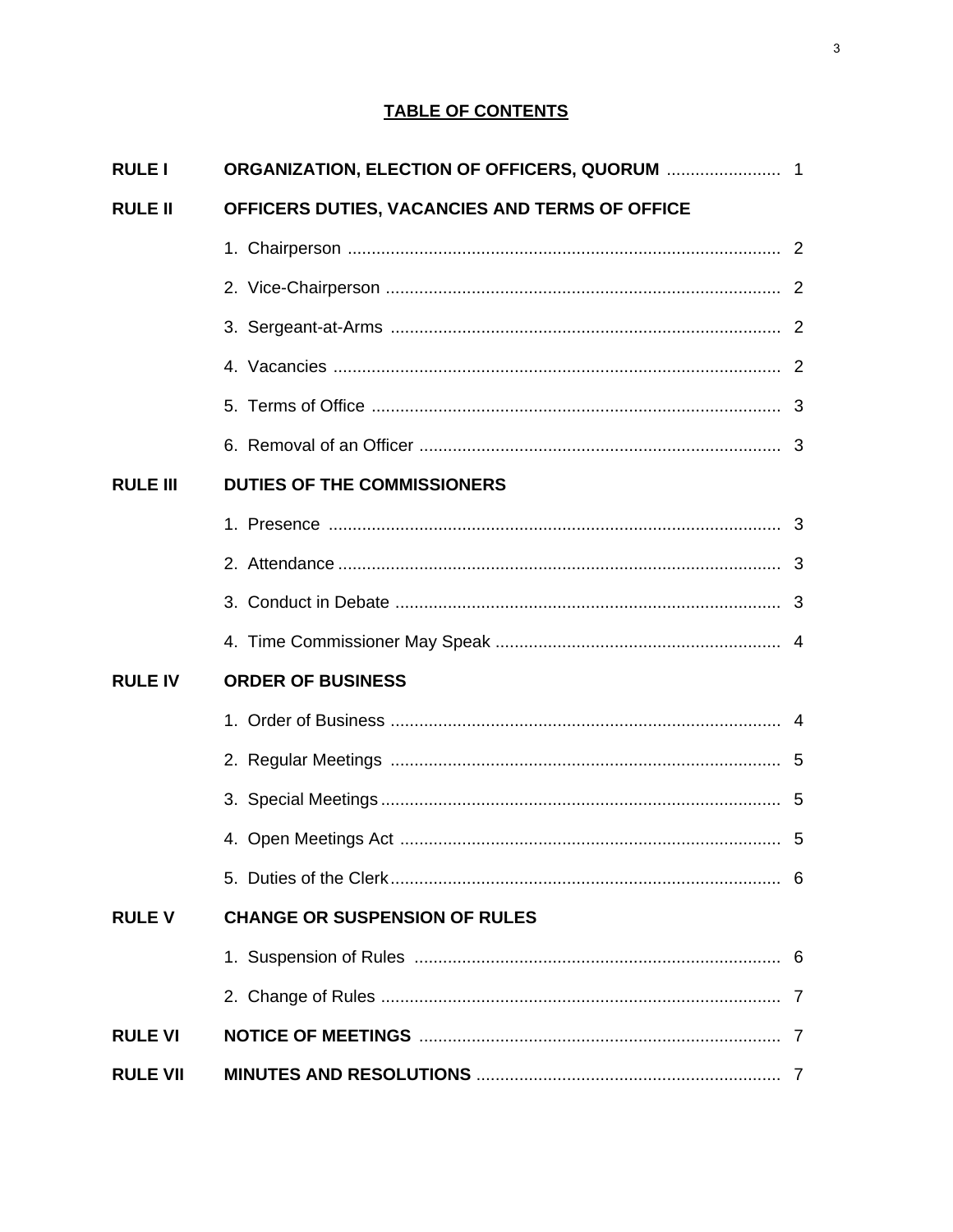| RULE VIII POWERS AND DUTIES OF TASK FORCES |  |
|--------------------------------------------|--|
|                                            |  |
|                                            |  |
|                                            |  |
|                                            |  |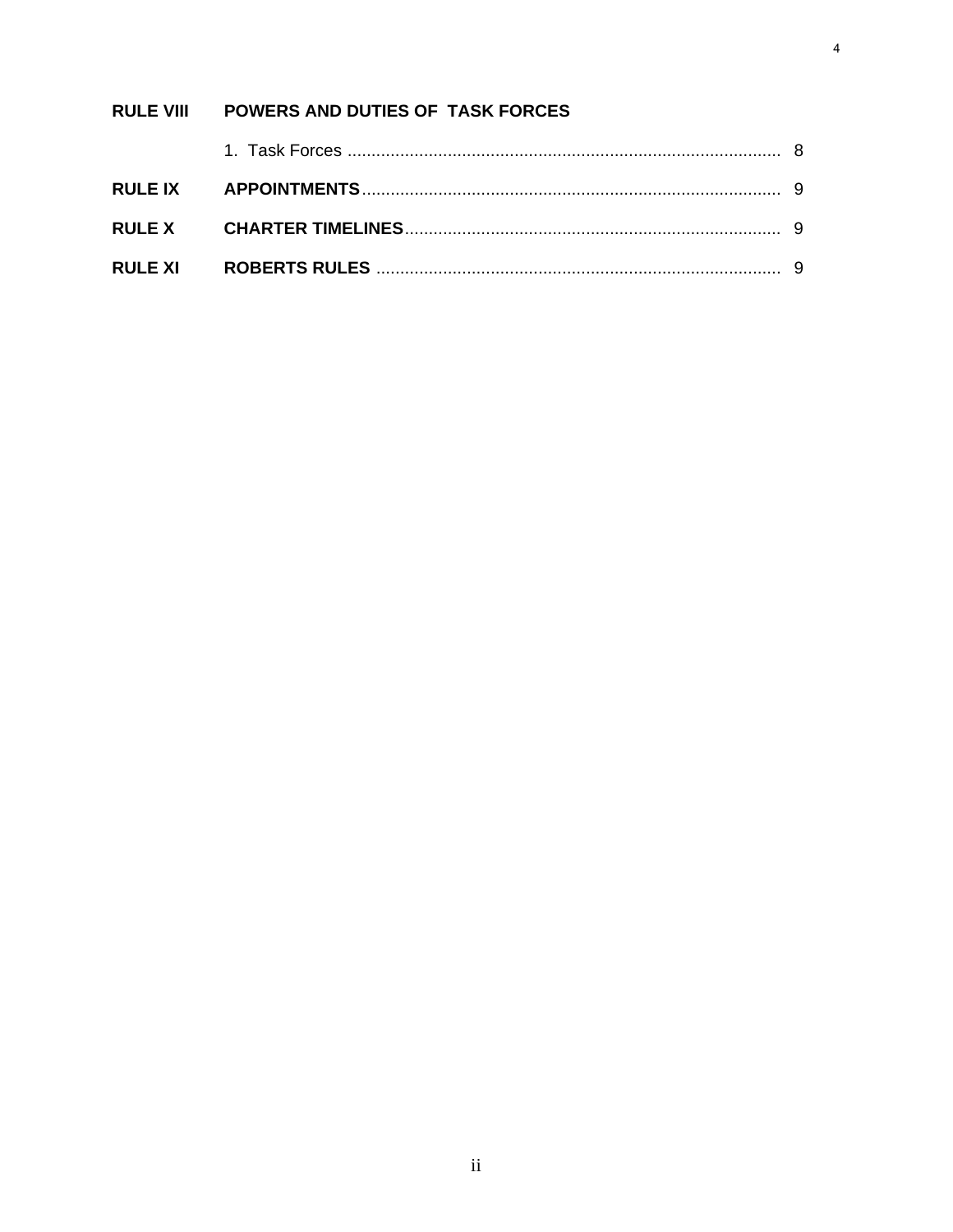#### **RULES, BOARD OF COMMISSIONERS, MACOMB COUNTY**

5

## **RULE I**

#### **ORGANIZATION, ELECTION OF OFFICERS, QUORUM**

 A. At the first session in January of each odd numbered year, the Board shall be called to order by the County Clerk and a roll call taken. If a majority of the elected and serving Commissioners answer the roll, a quorum shall be declared.

 B. The first order of business shall be the adoption of the rules of procedure under which the Board will operate.

 C. The next order of business shall be the election of a temporary Chairperson, whose sole responsibility will be to preside over the election by a majority of the elected Commissioners of a Chairperson.

D. Upon the election of the Chairperson, the Chairperson shall then preside over the election by a majority of the elected Commissioners of a Vice-Chairperson and a Sergeant-at-Arms.

E. At the first session in January of each even numbered year, the Board shall be called to order by the Chairperson and a roll call taken. If a majority of the elected and serving Commissioners answer the roll, a quorum shall be declared. The first order of business shall be the election of a Vice-Chairperson and a Sergeant-at-Arms.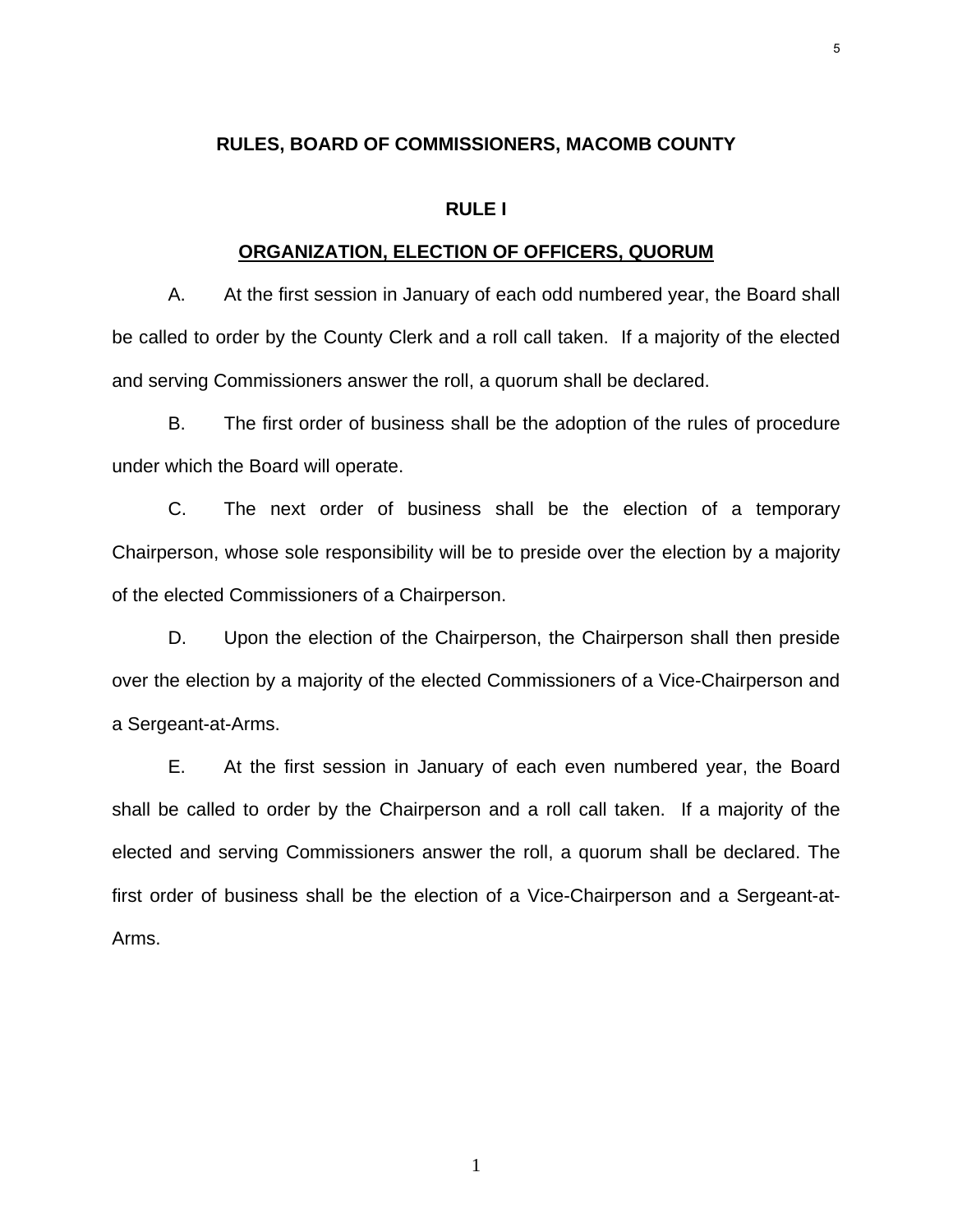#### **RULE II**

## **OFFICERS, DUTIES, VACANCIES AND TERMS OF OFFICE**

## 1. Chairperson:

 A. The Chairperson shall take the chair on every day that the Full Board is in session, immediately call the members to order and request a roll call. Except in the absence of a quorum, the Chairperson shall proceed to do business in the manner prescribed by these rules or required by law.

 B. The Chairperson shall preserve order and decorum, may speak to points of order and shall decide questions of order subject to an appeal to the Board. When two or more members request to make a motion and/or address the Board at the same time, the Chairperson shall name the Commissioner who is first to speak.

## 2. Vice-Chairperson**:**

The Vice-Chairperson of the Board shall execute the same duties as the Chairperson in the Chairperson's absence.

#### 3. Sergeant-at-Arms:

The Sergeant-at-Arms shall attend the Board during its sittings to maintain order under the direction of the Chairperson.

#### 4. Vacancies**:**

In the event of a vacancy in any of the above offices, said vacancy shall be filled at the next regular meeting of the Full Board by a majority vote of the elected and serving Commissioners.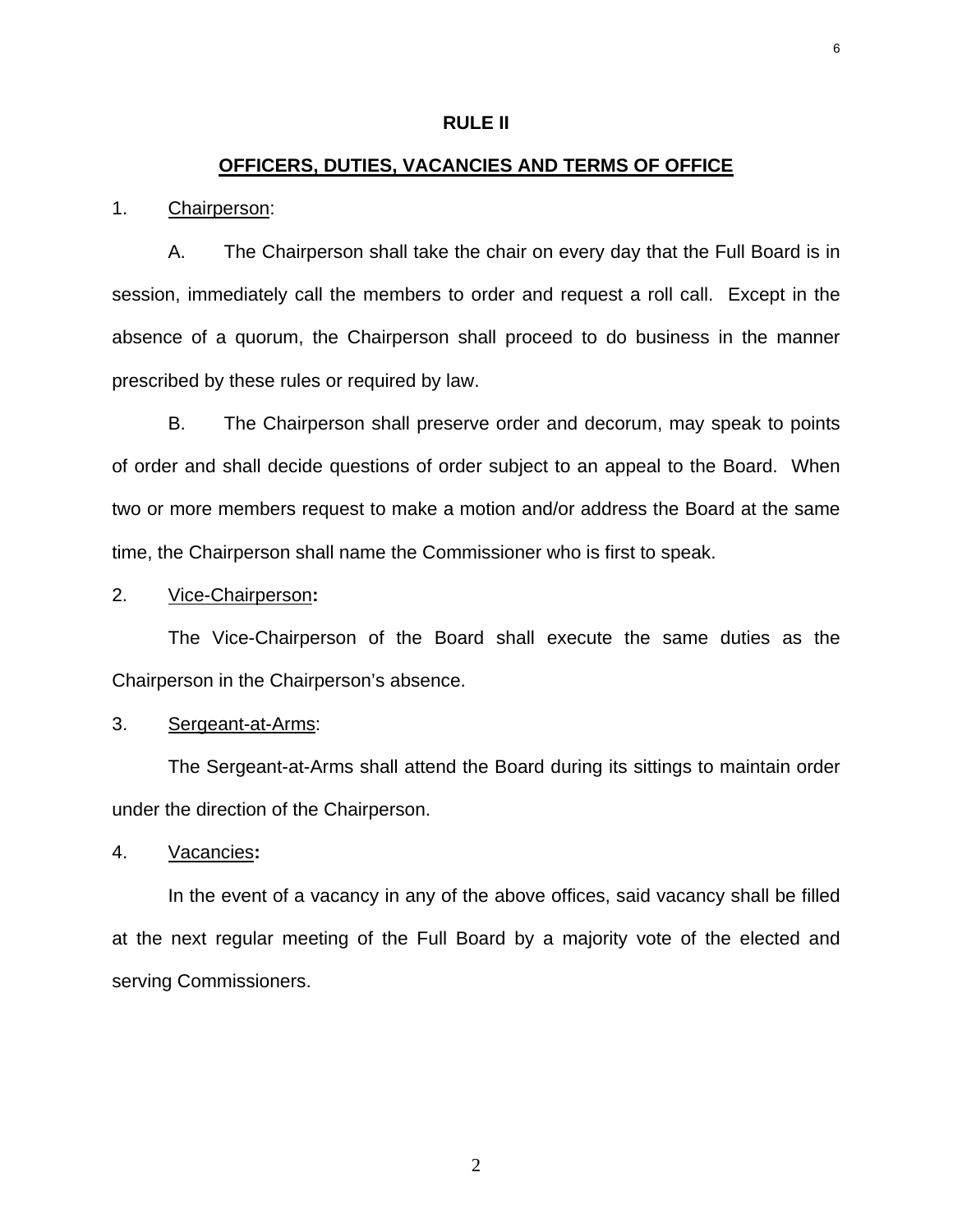## 5. Terms of Office**:**

The Chairperson shall be elected to a two-year term and the Vice-Chairperson and the Sergeant-at-Arms shall be elected to a one-year term or until a successor is elected.

## 6. Removal of an Officer:

An officer may be removed from office upon Motion which is supported by a twothirds vote. Provided however, that officer shall be given notice of the intent to make the Motion at least seven (7) days in advance of the Motion.

## **RULE III**

#### **DUTIES OF THE COMMISSIONERS**

#### 1. Presence**:**

Every Commissioner shall be present during the sessions of the Board and shall vote on each question put, unless he/she has a direct personal or pecuniary interest in the question. For these reasons, each abstention shall be duly recorded in the minutes of the meeting.

## 2.Attendance**:**

Every Commissioner's attendance shall be in conformity with the Board of Commissioners pay resolution.

#### 3. Conduct in Debate:

When a Commissioner is about to speak in debate or present any matter to the Board, he/she shall respectfully address himself/herself to the Chairperson. He/she shall confine himself/herself to the question under debate and avoid debate or argument that calls into question the personality/motive of another Commissioner.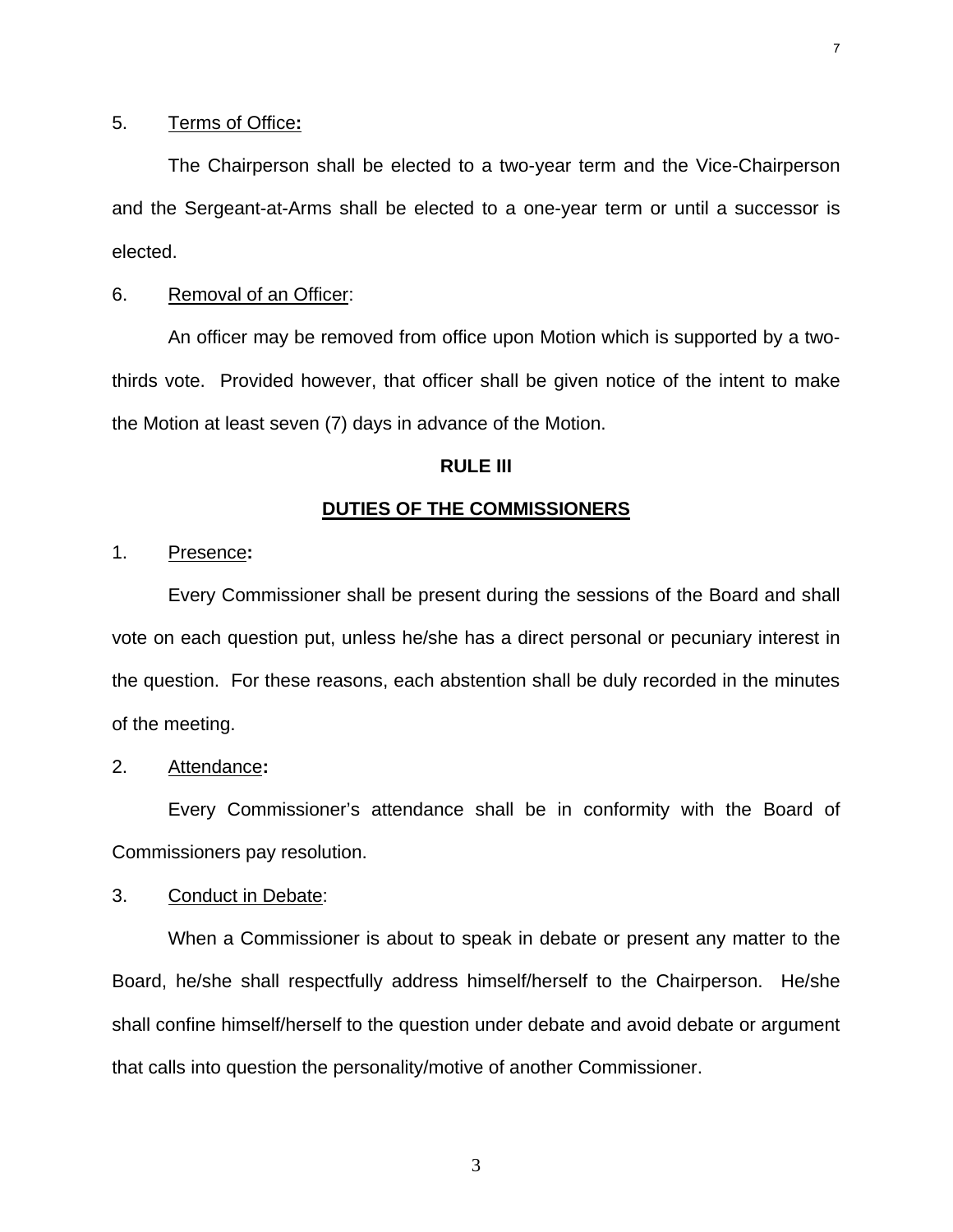## 4. Time Commissioner May Speak:

Free, open and orderly debate on issues confronting a legislative body may demand that a Commissioner be privileged to speak on a matter more than once. However, a Commissioner shall not be privileged to speak or hold the floor on a matter for more than 15 minutes or more than once (on the same question) until all other Commissioners present are first given the opportunity to be heard.

## **RULE IV**

#### **ORDER OF BUSINESS**

## 1. Order of Business**:**

- A. The Order of Business of the Board at regular meetings shall be as follows:
	- (1) Call to order.
	- (2) Pledge of allegiance.
	- (3) Roll call.
	- (4) Invocation.
	- (5) Adoption of agenda.
	- (6) Reading, correction and approval of minutes.
	- (7) Public participation (five minutes maximum per speaker, or longer at the discretion of the Chairperson related only to issues contained on the agenda).
	- (8) Reports from committees.
	- (9) Correspondence from Executive
	- (10) Resolutions
	- (11) New business.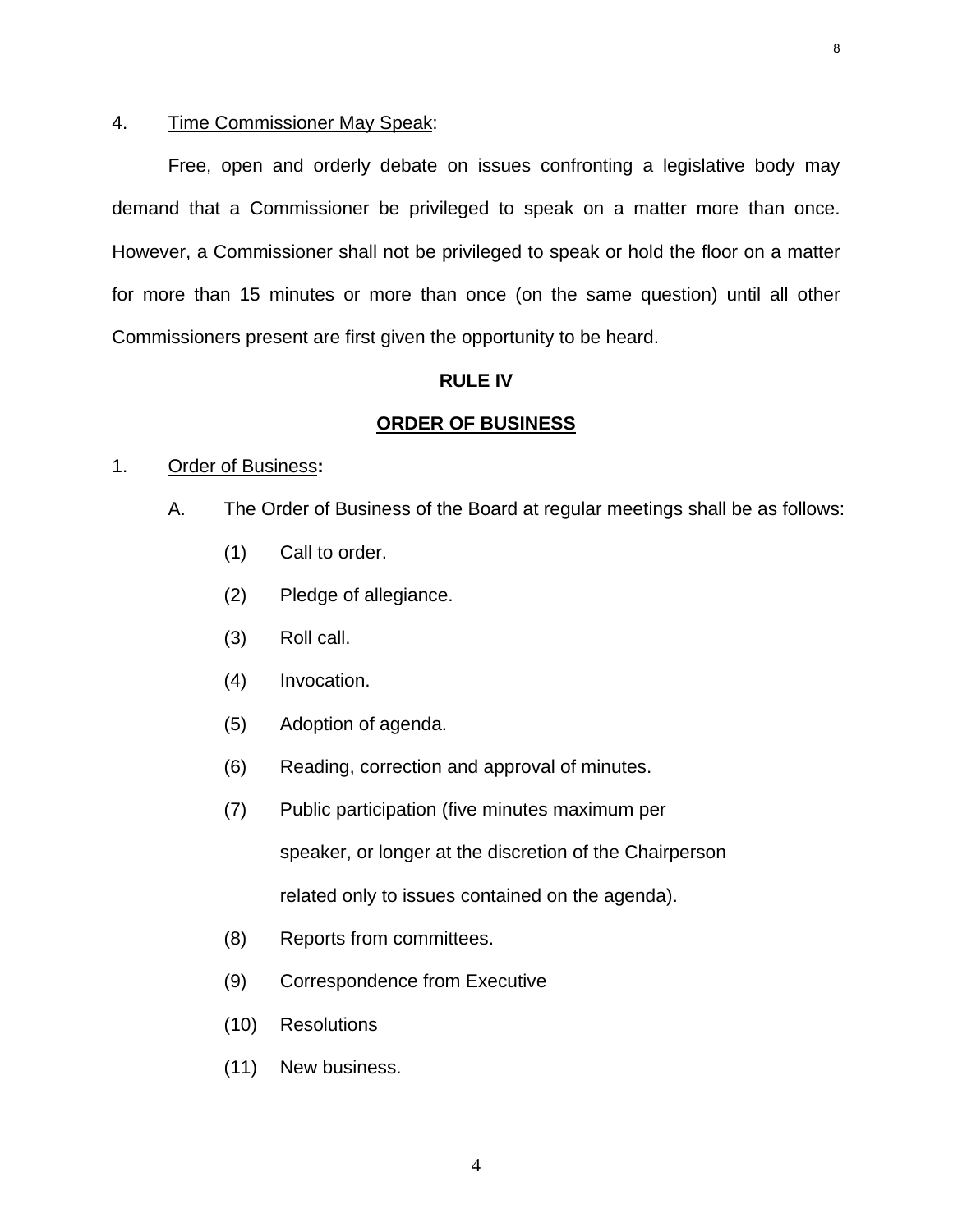- (12) Public participation (five minutes maximum per speaker or longer at the discretion of the Chairperson).
- (13) Roll call.
- (14) Adjournment.

#### 2. Regular Meetings:

Regular meetings of the Board shall be held monthly on days as designated by the Board of Commissioners, as recommended by the Chairperson upon his or her election, for the ensuing year. The Chairperson has the authority to call a regular meeting with a special agenda, in addition to the regularly scheduled meetings, provided that the notice is delivered to each Commissioner in the manner selected by each Commissioner at the first meeting of the Board.

## 3. Special Meetings:

A special meeting of the Board shall be held only when requested by at least one-third of the members of the Board. The request shall be in writing, shall be addressed to the County Clerk and shall specify the time, date, place and purpose of the meeting. Upon receipt of a request, the County Clerk shall immediately give notice in the manner selected by each Commissioner at the first meeting of the Board.

## 4. Open Meetings Act:

The provisions of the Open Meetings Act, Act No. 267 of the Public Acts of 1967, MCLA 15.26, et seq, shall be observed, and notice of all meetings shall be given in strict conformity thereto by Board of Commissioners staff and/or the Office of Macomb County Clerk.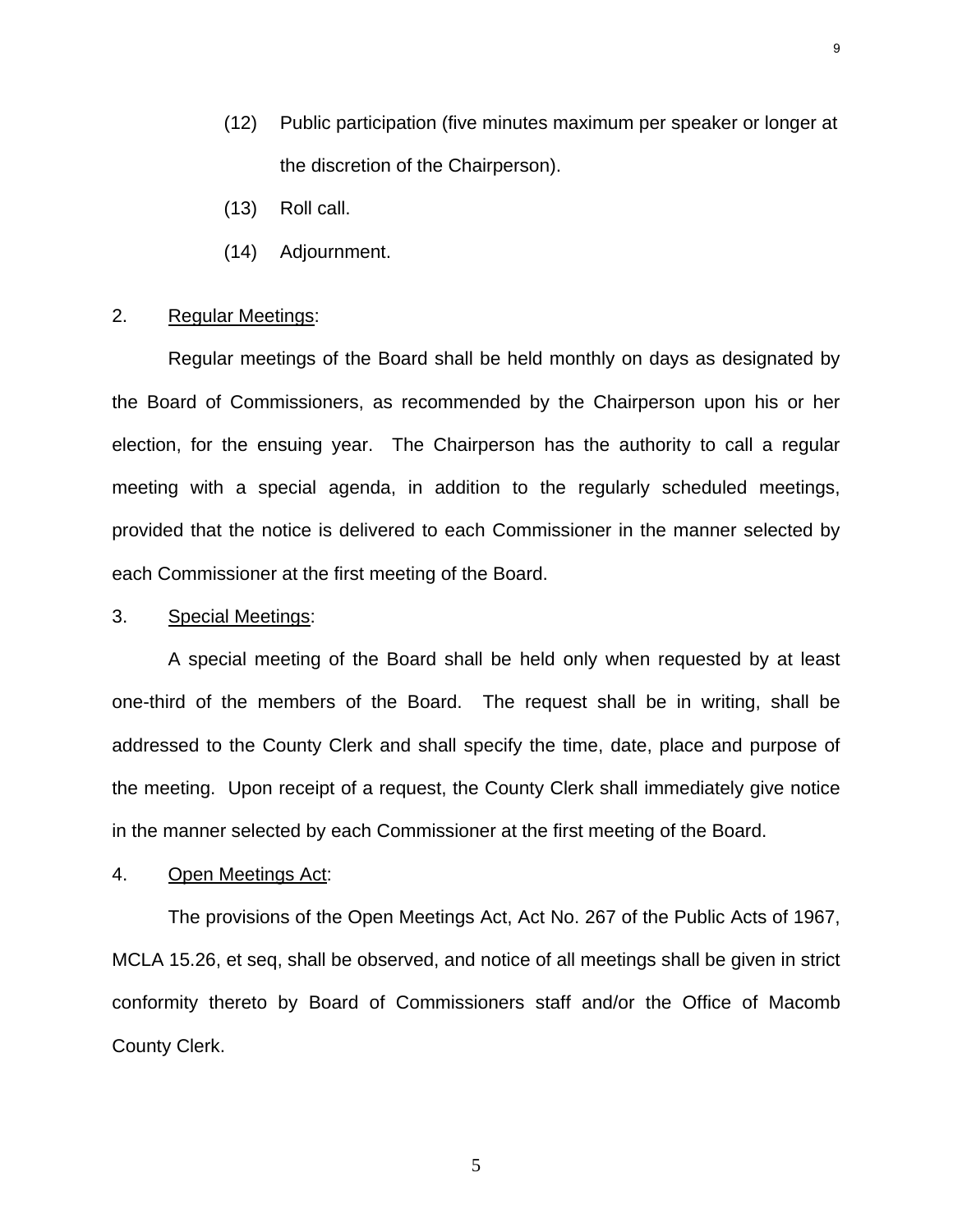## 5. Duties of the Clerk:

 A. The duly elected County Clerk shall be the Clerk to the Full Board. He/she, or his/her duly appointed deputy, shall perform all duties ordinarily pertaining to such office including, but not limited to, the following duties prescribed by law:

- (1) Recording all the proceedings of the Board in a book provided for that purpose.
- (2) Making regular entries of all Board resolutions and decisions upon all questions.
- (3) Recording the vote of each Commissioner on any ordinance, resolution, appointment or election of an office submitted to the Board.
- (4) Performing such other and further duties as the Board may, from time to time, require by resolution.

 B. Appointment of a Clerk Pro Tem: The Clerk, or one of his/her duly appointed deputies, shall be present and take minutes at all meetings of the Board. In the absence of the Clerk or an appointed deputy, the Chairperson, with the approval of the Board members present and voting, shall appoint a Clerk for that meeting until the Clerk or his/her duly appointed deputy arrives.

### **RULE V**

### **CHANGE OR SUSPENSION OF RULES**

### 1. Suspension of Rules:

No rule shall be suspended except by a two-thirds vote of the Commissioners present.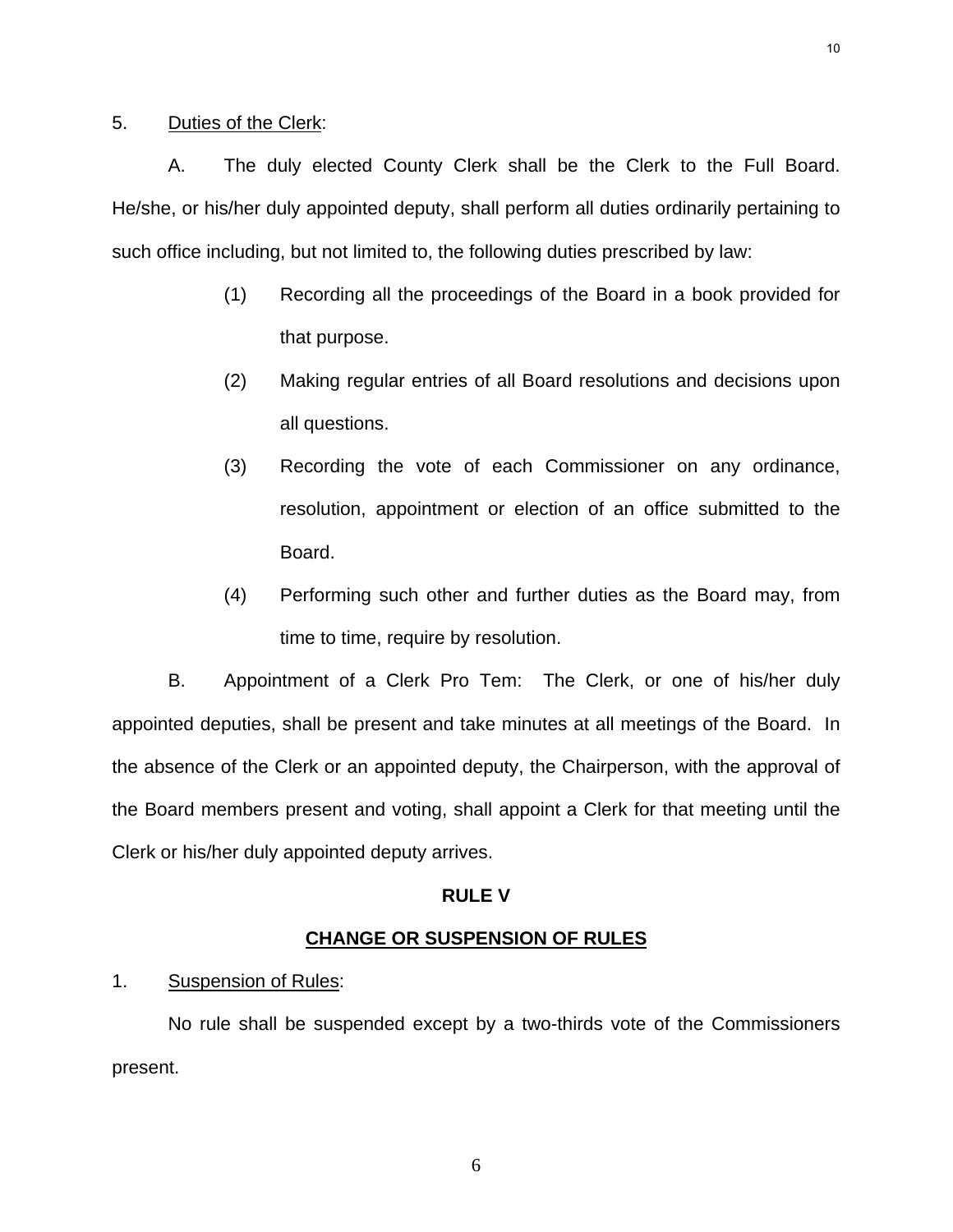2. Change of Rules:

Any rule of the Board may by changed provided that the proposed change passes the Rules Committee and the change is supported by a two-thirds vote of the Commissioners.

## **RULE VI**

#### **NOTICE OF MEETINGS**

A. At the first meeting of each year, each Commissioner shall designate a method in which that Commissioner will accept notice of all meetings.

B. Notice of regular meetings including a proposed agenda shall be mailed or delivered to the Commissioner at least seven (7) calendar days prior to the meeting pursuant to the method of delivery designated by the Commissioner described in paragraph A. above. Said notices shall specify the date and hour of the matters to be considered at said meeting. All members of the Board may waive the foregoing meeting requirements at any regular or special meeting.

 C. The time required for notification of a special meeting shall be in accordance with the Michigan Open Meetings Act.

 D. Notice of regular and special meetings shall be given to the news media at the same time as the Board members.

#### **RULE VII**

#### **MINUTES AND RESOLUTIONS**

 A. A copy of the minutes of each Board meeting shall be prepared and distributed by the Clerk to each member of the Board prior to the next scheduled meeting of the Board or Committee. The County Clerk or his/her designee shall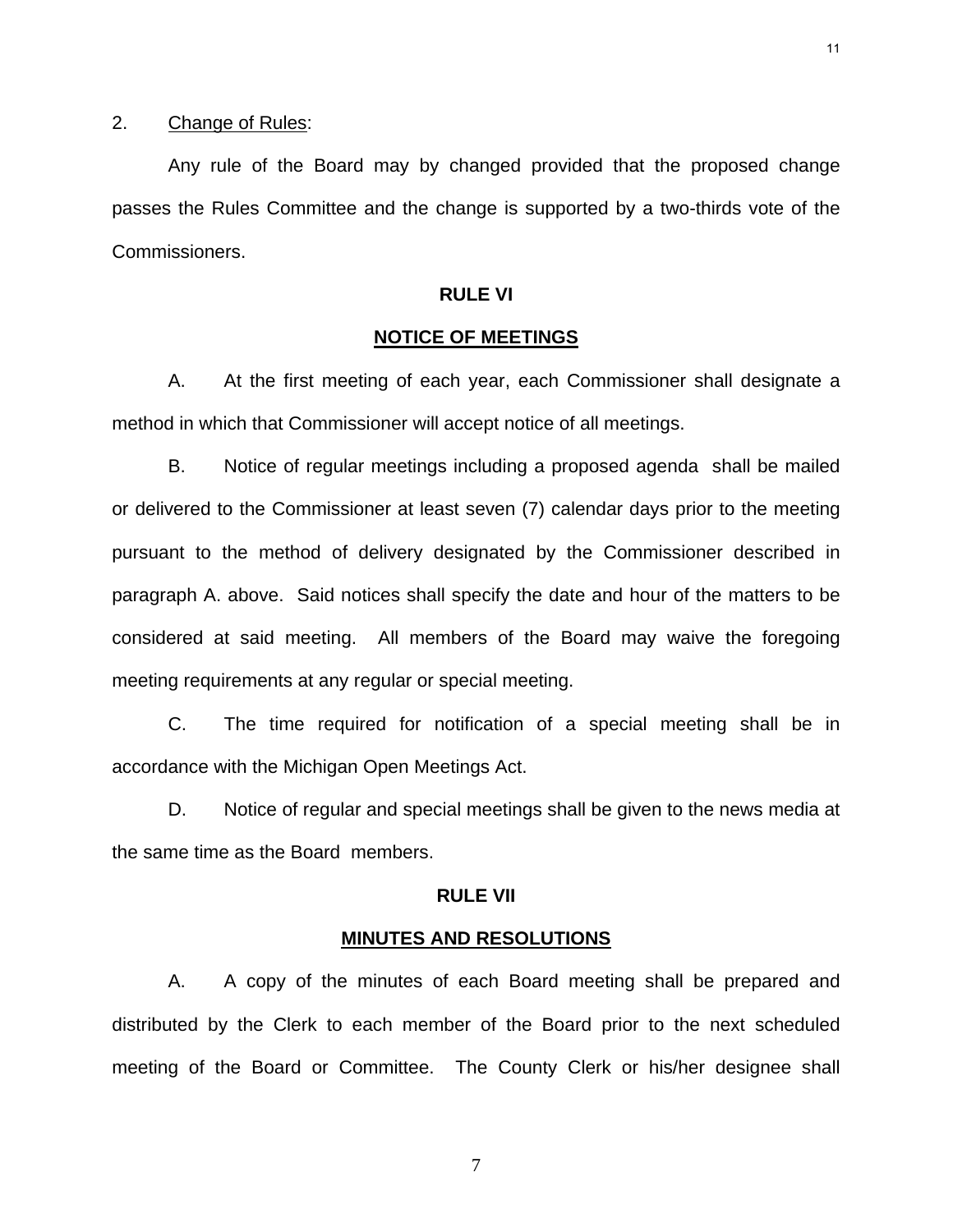prepare minutes, including those minutes taken in executive session, as required by the Open Meetings Act, 1976 P.A. 267 and these rules.

 B. A Commissioner who wishes the Board to consider an item shall submit that item in the form of a resolution prepared in a standard form.

 All resolutions finally adopted by the Board in each calendar year shall be consecutively numbered immediately by the Clerk of the Board in the order of their adoption, which number shall be prefixed with the last two digits of the year of its addition and a hyphen. As each resolution is adopted, the Clerk of the Board shall assign its proper number, which shall appear at the head of that resolution as adopted in the minutes.

 The Clerk shall keep all adopted resolutions in a binder or booklet arranged in the order of their adoption.

#### **RULE VIII**

#### **POWERS AND DUTIES OF TASK FORCES**

#### 1. **TASK FORCES**:

 A. The Board Chairperson may submit a proposal to the Board for the appointment of a task force, whose members shall include three County Commissioners and also representatives of the general public. The proposal shall include a recommendation for the chairperson of the task force.

 B. The proposal shall specify the mission, termination date and recommended budget, if any.

 C. The proposal shall direct the task force, if approved by the Board, to the Board.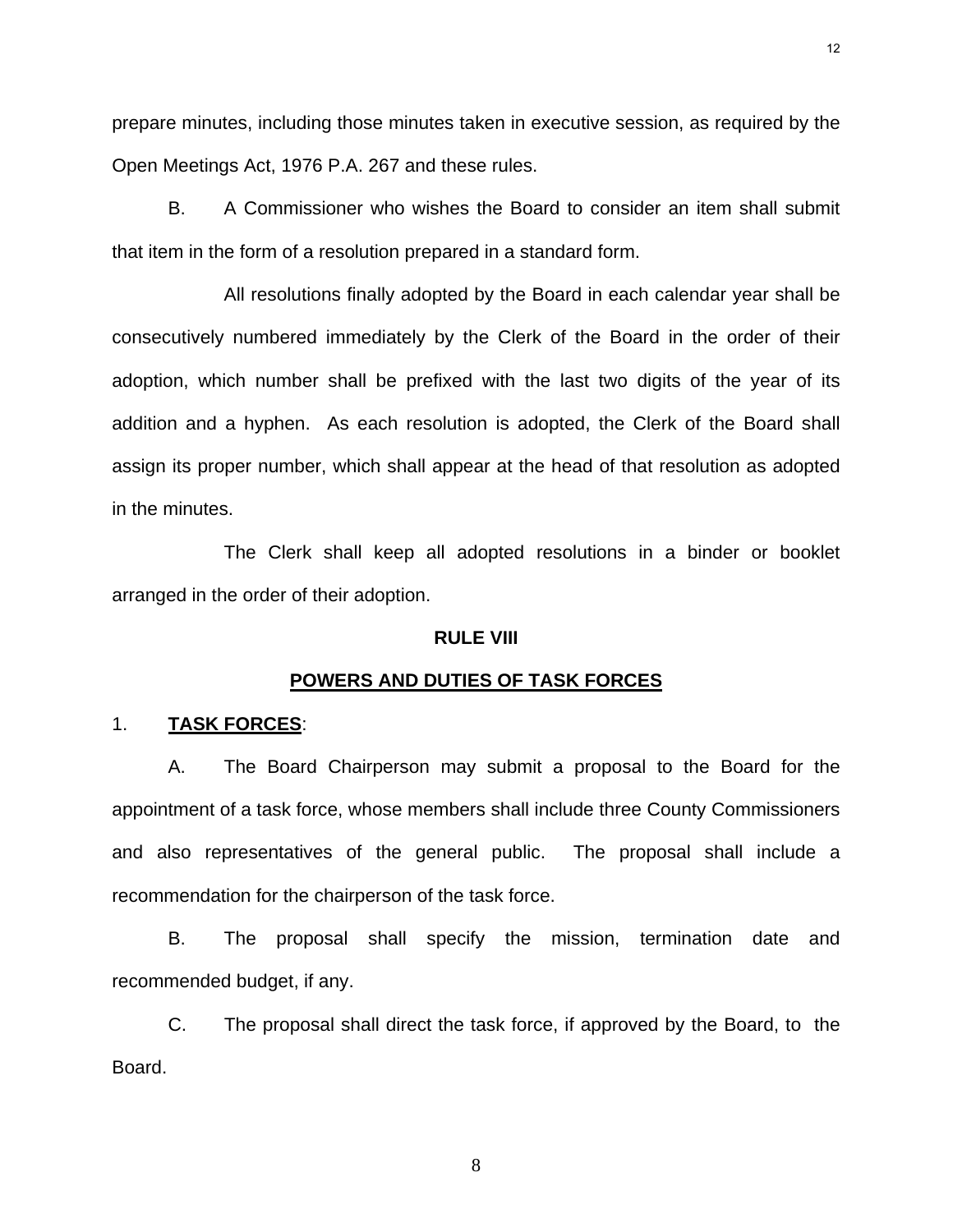#### **RULE IX**

## **APPOINTMENTS**

## A. Applications:

 A complete and notarized application (provided by the Board Office or obtained from the Board Office web-site) for an appointment to a board or commission that the Board of Commissioners shall have the authority to make shall be submitted to the Board Office at least one (1) day before the meeting in which the appointment is scheduled to take place.

#### B. Qualifications:

 Qualifications and biographical data of applicants shall be submitted to the Board of Commissioners at least one (1) day prior to the date of voting thereon.

#### **RULE X**

#### **RECEIPT OF NOTICE**

 Any notices or correspondence required by the Home Rule Charter of Macomb County, Michigan to be given to the Board of Commissioners by the County Executive shall be addressed to the Chair of the Board of Commissioners and deemed received when delivered to the Office of the Board of Commissioners and date-stamped by Board Staff. The date of the stamp shall be the official date of receipt. The Chair shall refer the notices or correspondence to the appropriate committee chair or the full board, at the Chair's discretion.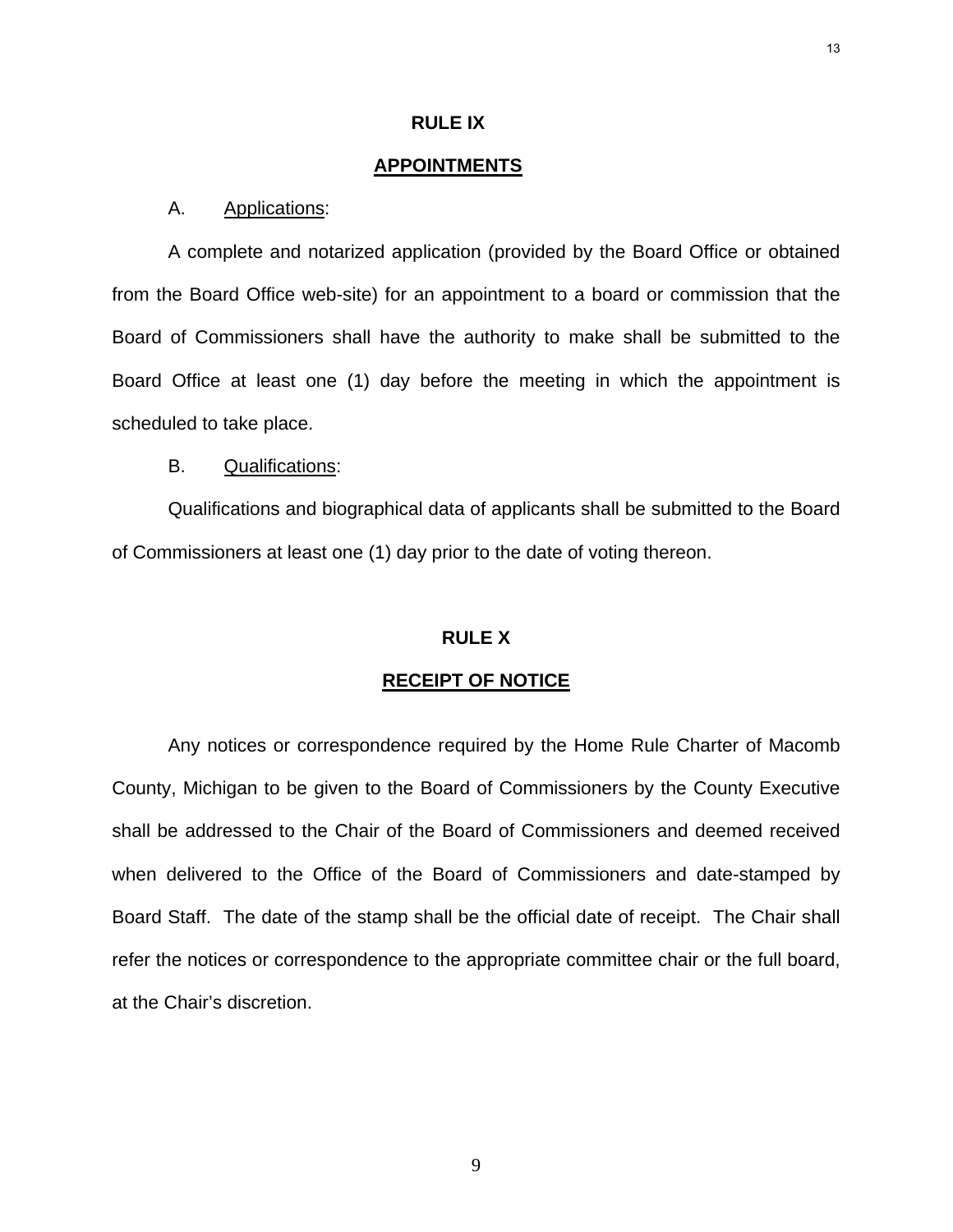# **CHARTER TIMELINES**

The Board of Commissioners shall follow all timelines imposed by the County

Charter (see attached list).

# **RULE XII**

# **ROBERTS RULES OF ORDER**

All situations not covered by the foregoing rules shall be determined by Roberts

Rules of Order.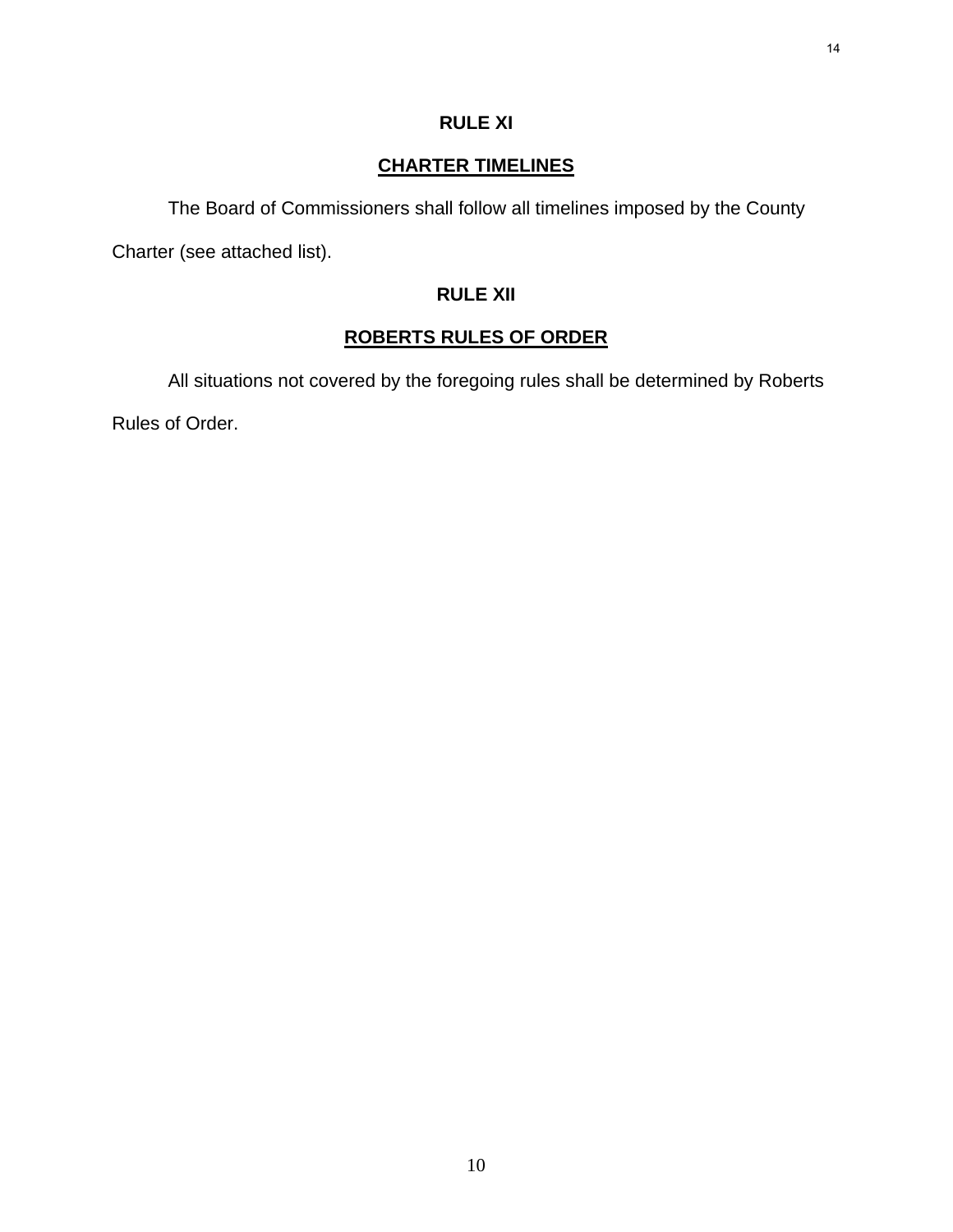## **CHARTER SECTIONS IMPOSING TIME LIMITS FOR THE BOARD OF COMMISSIONERS**

Charter Section 2.4.2. Upon creation of an ethics ordinance, the Executive will nominate five members. The Commission will vote on approval of those members within 60 days of receipt of the nomination from the Executive. If the Commission fails to act upon a nomination within that 60-day period, the Executive's nomination is effective.

Charter Section 3.6.4 requires that the Board of Commissioners hold a public hearing on the Executive's proposed Organization Plan or any proposed amendment to the Organization Plan within 50 days of its submission to the Commission. The Commission is to approve, with or without amendment, or reject the proposed Organization Plan or any amendment within 75 days after its submission.

Charter Section 4.4 (f) provides that the Commission may override a veto by Executive within 30 days by at least a 2/3 vote of the Commissioners serving.

Charter Section 4.7 requires within 180 days of the effective date of the Charter (i.e., January 1, 2011) that the Board adopt an ordinance providing for codification of ordinances and the preservation of indexing of resolutions.

Charter Section 4.8. If a vacancy occurs in the office of a County Commissioner due to death, resignation, removal of residency from the district, or removal from office, the Board of Commissioners is required to appoint a registered and qualified elector of the district within 30 days by a majority vote of the Commissioners.

Charter Section 8.7. Prior to the beginning of each fiscal year, the Board of Commissioners is required to adopt a balanced line item operating budget and an appropriations ordinance.

Charter Section 8.11.1 and 8.11.2 require that if the Executive certifies to the Commission a reduction in estimated revenue or certifies to the Commission that expenditures have exceeded appropriated levels and submits a proposed appropriation reduction or a proposed appropriation amendment and the Commission fails to amend the appropriation ordinance within 45 days after certification of the reduced revenue or the excess expenditures, the requested appropriation amendment submitted by the Executive becomes effective.

Charter Section 11.7.1 requires that the Board of Commissioners shall determine the compensation of the initial Executive for the remainder of the term of office by ordinance within 60 days of the effective date of the Charter (i.e., January 1, 2011).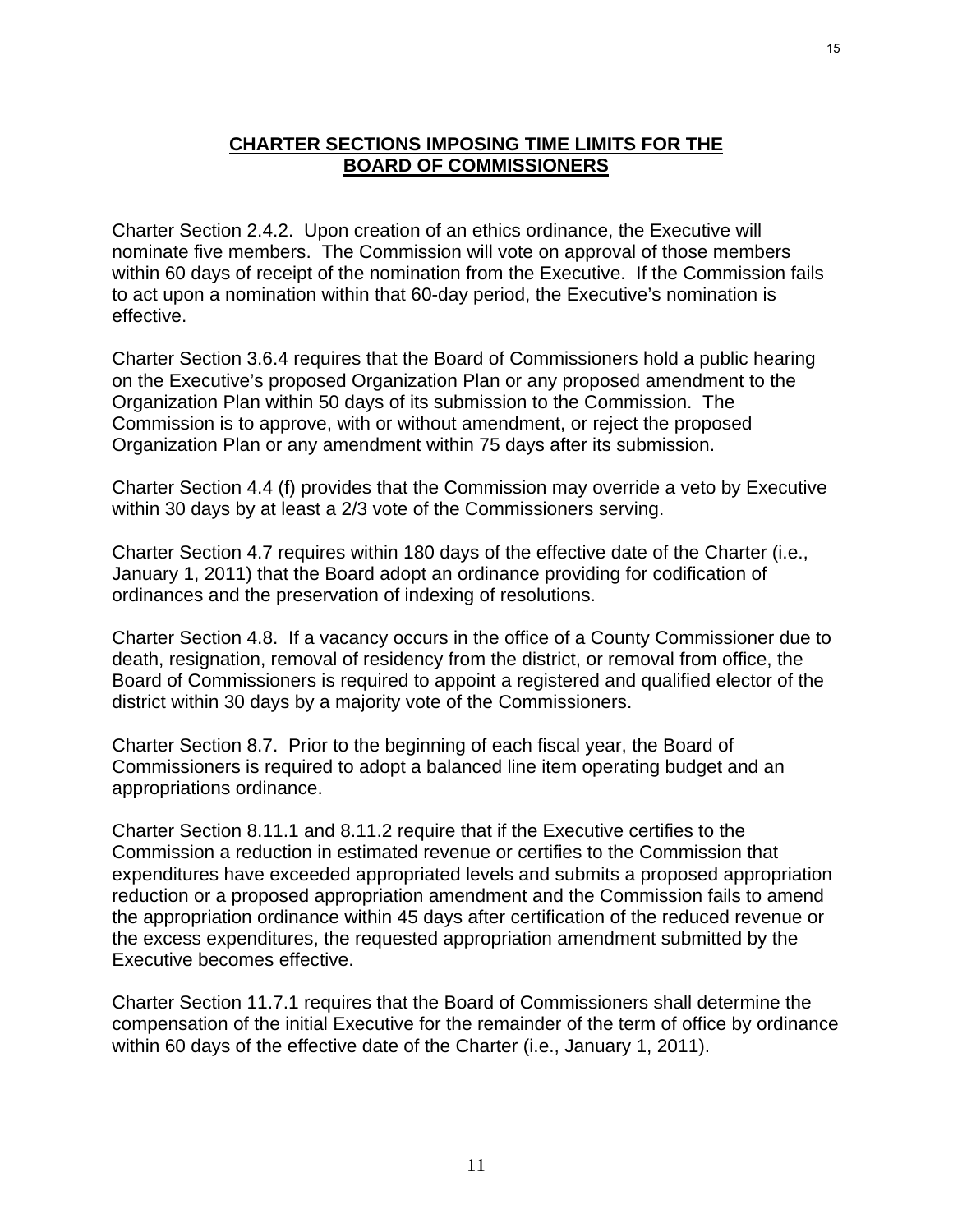# **RULES**

# **BOARD OF COMMISSIONERS**

# **MACOMB COUNTY**

Adopted January 8, 2009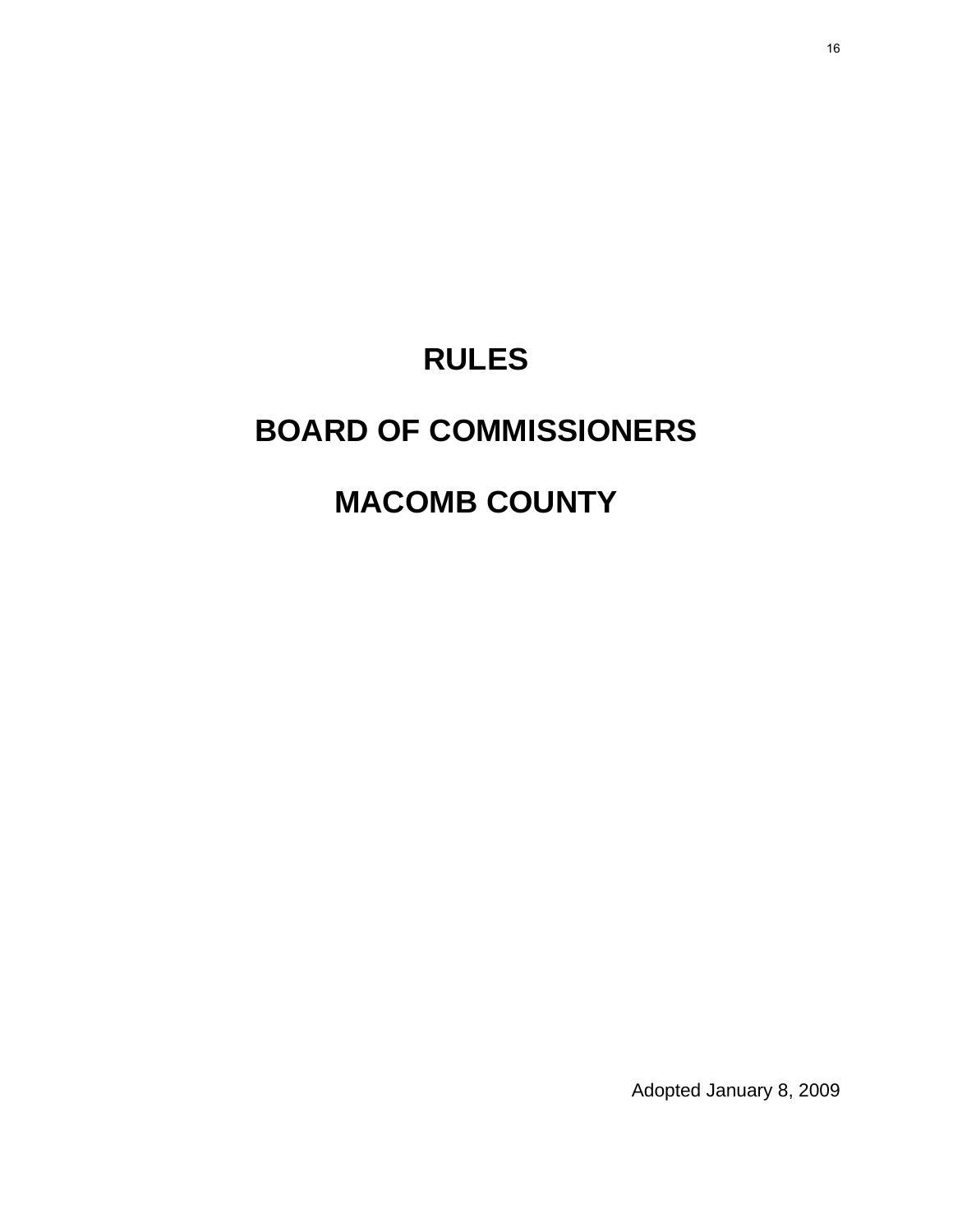# **TABLE OF CONTENTS**

| <b>RULEI</b>    |                                                |  |
|-----------------|------------------------------------------------|--|
| <b>RULE II</b>  | OFFICERS DUTIES, VACANCIES AND TERMS OF OFFICE |  |
|                 |                                                |  |
|                 |                                                |  |
|                 |                                                |  |
|                 |                                                |  |
|                 |                                                |  |
|                 |                                                |  |
| <b>RULE III</b> | <b>DUTIES OF THE COMMISSIONERS</b>             |  |
|                 |                                                |  |
|                 |                                                |  |
|                 |                                                |  |
|                 |                                                |  |
| <b>RULE IV</b>  | <b>ORDER OF BUSINESS</b>                       |  |
|                 |                                                |  |
|                 |                                                |  |
|                 |                                                |  |
|                 |                                                |  |
|                 |                                                |  |
| <b>RULE V</b>   | <b>CHANGE OR SUSPENSION OF RULES</b>           |  |
|                 |                                                |  |
|                 |                                                |  |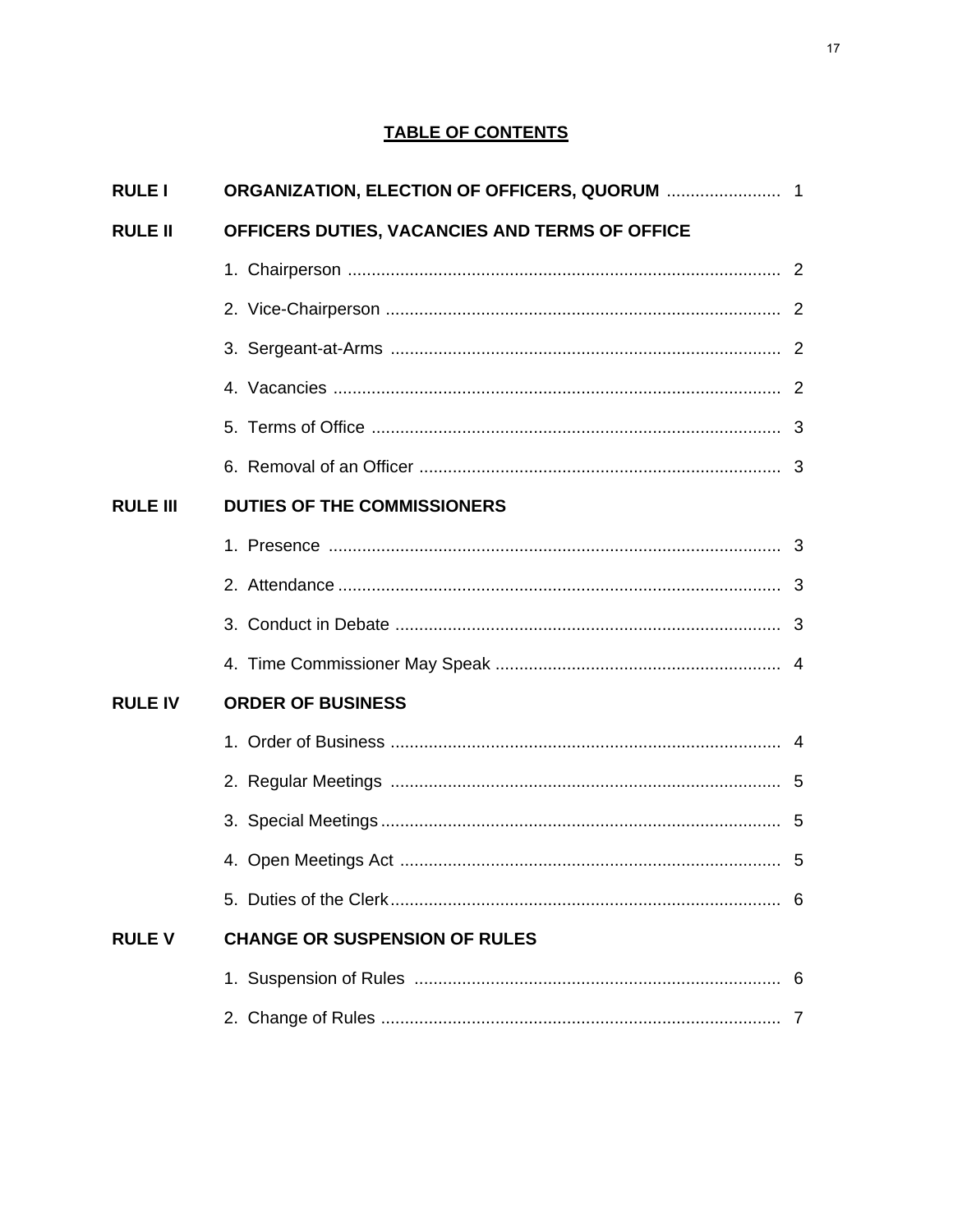#### **RULE VI MOTIONS**

| <b>RULE VII</b> | <b>COMMITTEES</b> |  |
|-----------------|-------------------|--|
|                 |                   |  |
|                 |                   |  |
|                 |                   |  |
|                 |                   |  |
|                 |                   |  |
|                 |                   |  |
|                 |                   |  |
|                 |                   |  |
|                 |                   |  |
|                 |                   |  |
|                 |                   |  |
|                 |                   |  |
|                 |                   |  |
|                 |                   |  |
|                 |                   |  |
|                 |                   |  |
|                 |                   |  |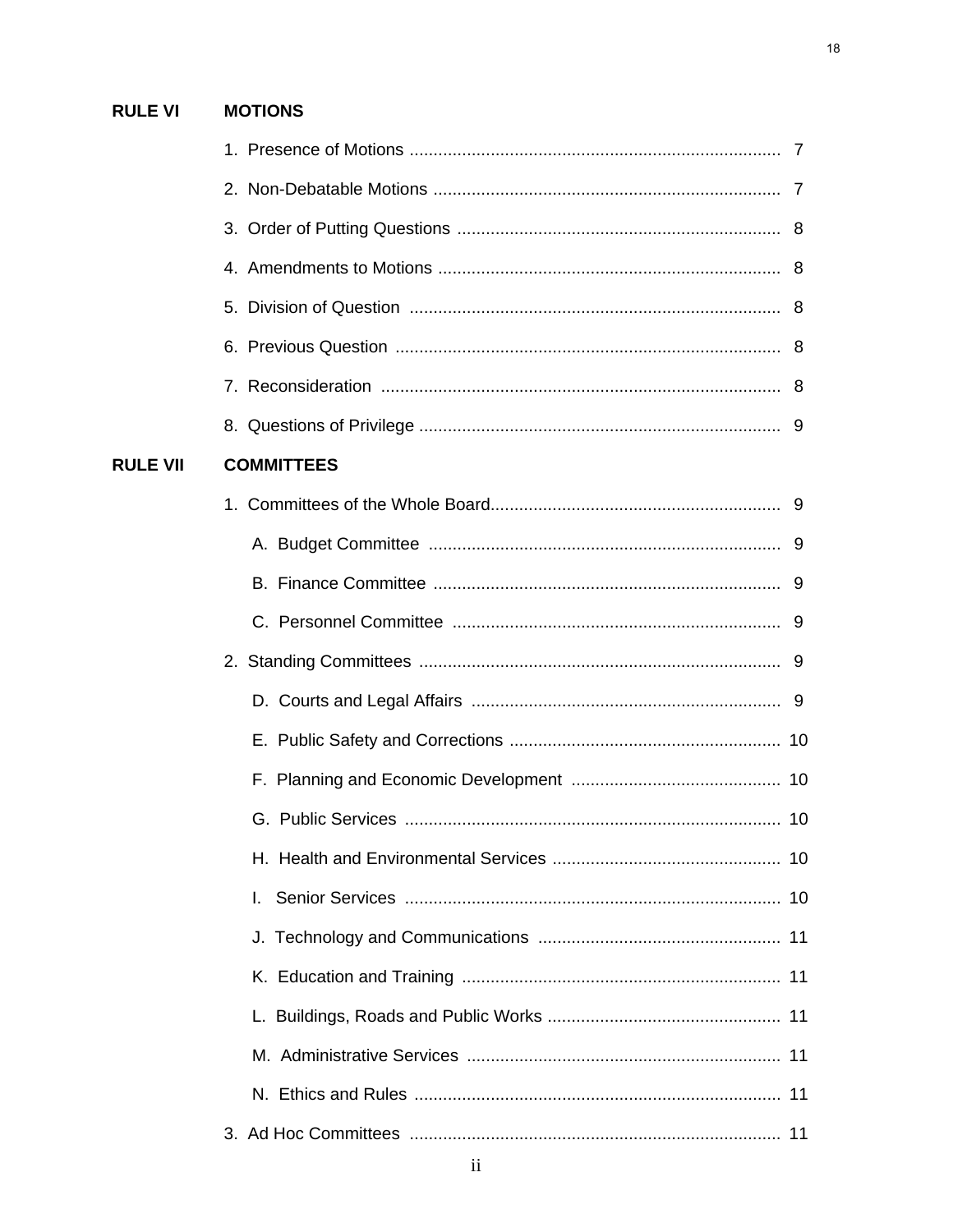| <b>RULE VIII</b> |                                                   |  |
|------------------|---------------------------------------------------|--|
| <b>RULE IX</b>   |                                                   |  |
| <b>RULE X</b>    |                                                   |  |
| <b>RULE XI</b>   |                                                   |  |
| <b>RULE XII</b>  |                                                   |  |
| <b>RULE XIII</b> | POWERS AND DUTIES OF COMMITTEES AND TASK FORCES   |  |
|                  |                                                   |  |
|                  |                                                   |  |
| <b>RULE XIV</b>  | RULES OF COMMITTEE AND SUBCOMMITTEE PROCEDURE  17 |  |
| <b>RULE XV</b>   | BOARD CHAIRPERSON, MEMBERSHIP ON COMMITTEE  18    |  |
| <b>RULE XVI</b>  | <b>APPOINTMENTS</b>                               |  |
|                  |                                                   |  |
|                  |                                                   |  |
| <b>RULE XVII</b> |                                                   |  |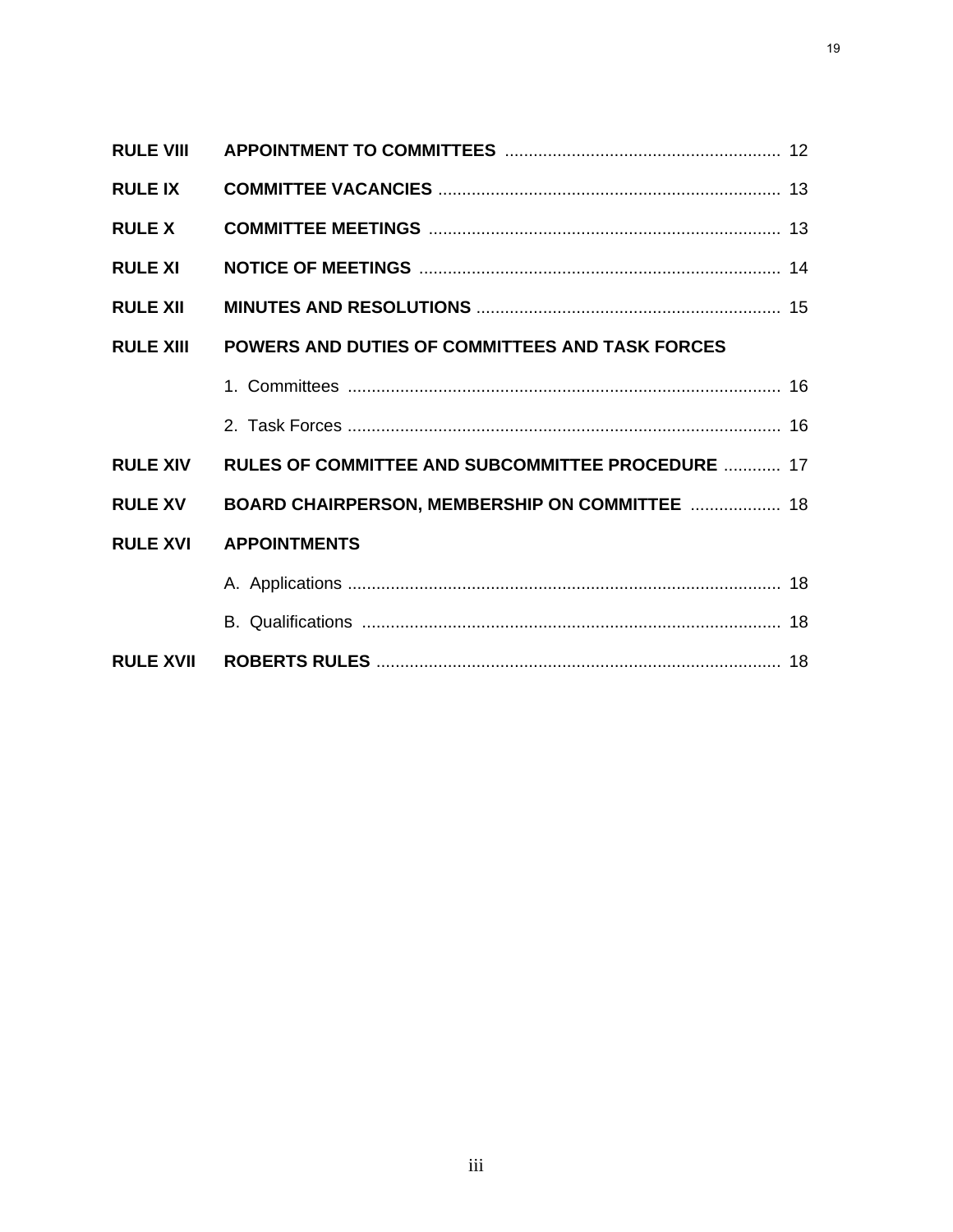#### **RULES, BOARD OF COMMISSIONERS, MACOMB COUNTY**

## **RULE I**

#### **ORGANIZATION, ELECTION OF OFFICERS, QUORUM**

 A. At the first session in January of each odd numbered year, the Board shall be called to order by the County Clerk and a roll call taken. If a majority of the elected and serving Commissioners answer the roll, a quorum shall be declared.

 B. The first order of business shall be the adoption of the rules under which the Board will operate.

 C. The next order of business shall be the election of a temporary Chairperson, whose sole responsibility will be to preside over the election by a majority of the elected Commissioners of a Chairperson.

D. Upon the election of the Chairperson, the Chairperson shall then preside over the election by a majority of the elected Commissioners of a Vice-Chairperson and a Sergeant-at-Arms.

E. At the first session in January of each even numbered year, the Board shall be called to order by the Chairperson and a roll call taken. If a majority of the elected and serving Commissioners answer the roll, a quorum shall be declared. The first order of business shall be the election of a Vice-Chairperson and a Sergeant-at-Arms.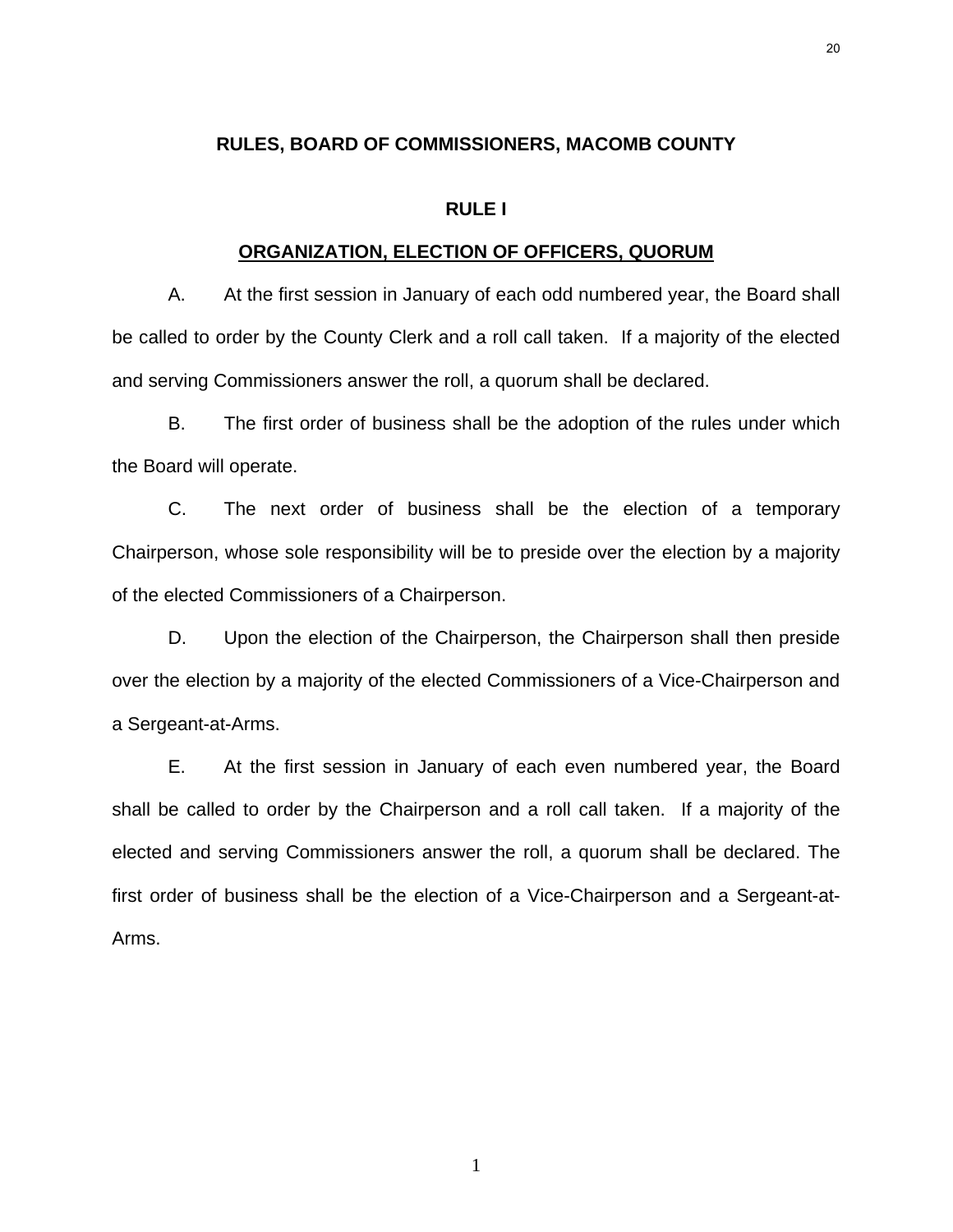#### **RULE II**

## **OFFICERS, DUTIES, VACANCIES AND TERMS OF OFFICE**

## 1. Chairperson:

 A. The Chairperson shall take the chair on every day that the Full Board is in session, immediately call the members to order and request a roll call. Except in the absence of a quorum, the Chairperson shall proceed to do business in the manner prescribed by these rules or required by law.

 B. The Chairperson shall preserve order and decorum, may speak to points of order and shall decide questions of order subject to an appeal to the Board. When two or more members request to make a motion and/or address the Board at the same time, the Chairperson shall name the Commissioner who is first to speak.

## 2. Vice-Chairperson**:**

The Vice-Chairperson of the Board shall execute the same duties as the Chairperson in the Chairperson's absence.

#### 3. Sergeant-at-Arms:

The Sergeant-at-Arms shall attend the Board during its sittings to maintain order under the direction of the Chairperson.

#### 4. Vacancies**:**

In the event of a vacancy in any of the above offices, said vacancy shall be filled at the next regular meeting of the Full Board by a majority vote of the elected and serving Commissioners.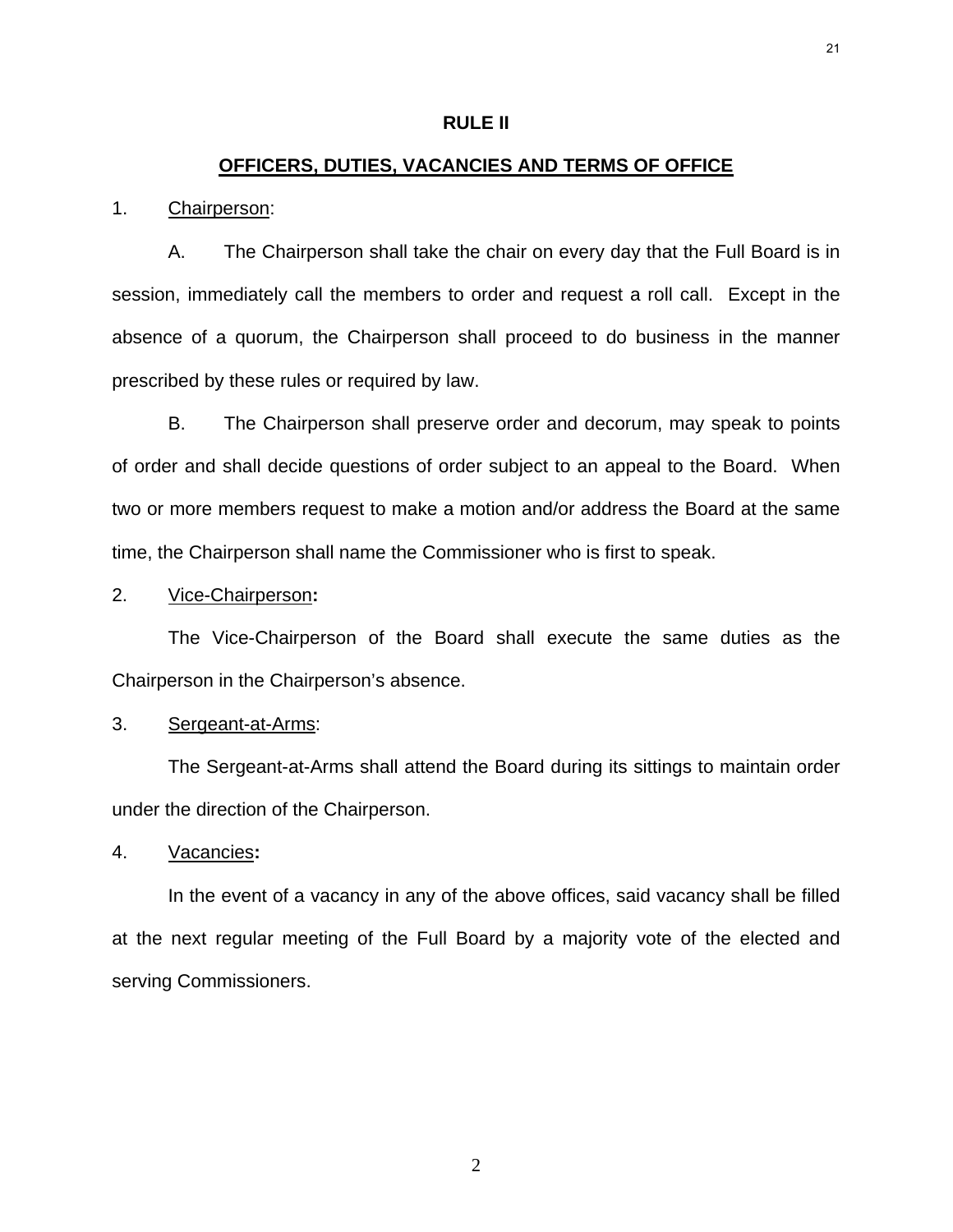## 5. Terms of Office**:**

The Chairperson shall be elected to a two-year term and the Vice-Chairperson and the Sergeant-at-Arms shall be elected to a one-year term or until a successor is elected.

## 6. Removal of an Officer:

An officer may be removed from office upon Motion which is supported by a twothirds vote. Provided however, that officer shall be given notice of the intent to make the Motion at least seven (7) days in advance of the Motion.

## **RULE III**

### **DUTIES OF THE COMMISSIONERS**

#### 1. Presence**:**

Every Commissioner shall be present during the sessions of the Board and shall vote on each question put, unless he/she has a direct personal or pecuniary interest in the question. For these reasons, each abstention shall be duly recorded in the minutes of the meeting.

## 2.Attendance**:**

Every Commissioner's attendance shall be in conformity with the Board of Commissioners pay resolution.

### 3. Conduct in Debate:

When a Commissioner is about to speak in debate or present any matter to the Board, he/she shall respectfully address himself/herself to the Chairperson. He/she shall confine himself/herself to the question under debate and avoid debate or argument that calls into question the personality/motive of another Commissioner.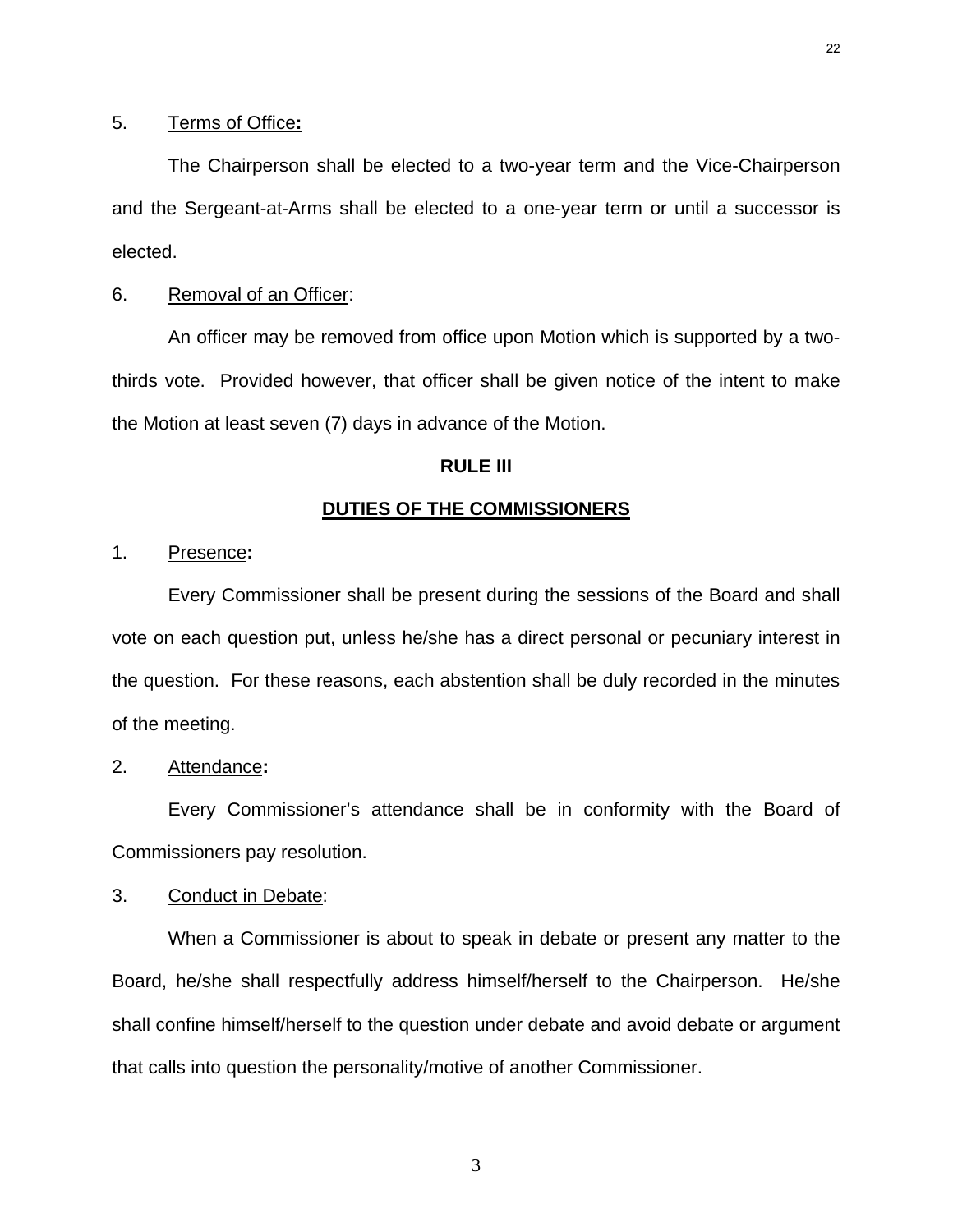## 4. Time Commissioner May Speak:

Free, open and orderly debate on issues confronting a legislative body may demand that a Commissioner be privileged to speak on a matter more than once. However, a Commissioner shall not be privileged to speak or hold the floor on a matter for more than 15 minutes or more than once (on the same question) until all other Commissioners present are first given the opportunity to be heard.

## **RULE IV**

## **ORDER OF BUSINESS**

## 1. Order of Business**:**

- A. The Order of Business of the Board at regular meetings shall be as follows:
	- 1. Call to order.
	- 2. Pledge of allegiance.
	- 3. Roll call.
	- 4. Invocation.
	- 5. Adoption of agenda.
	- 6. Reading, correction and approval of minutes.
	- 7. Public participation (five minutes maximum per speaker, or longer at the discretion of the Chairperson related only to issues contained on the agenda).
	- 8. Reports from committees.
	- 9. Resolutions.
	- 10. New business.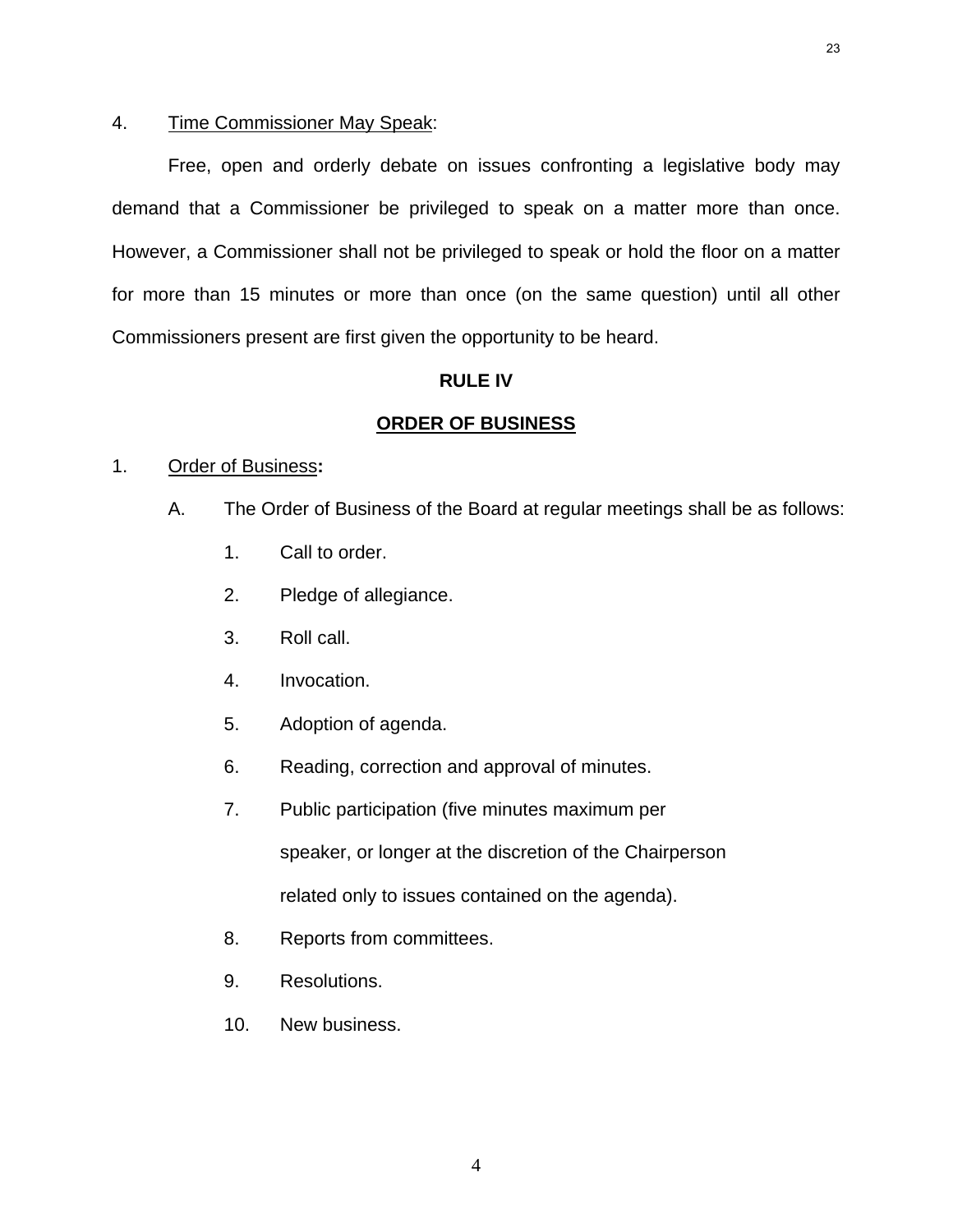- 11. Public participation (five minutes maximum per speaker or longer at the discretion of the Chairperson).
- 12. Roll call.
- 13. Adjournment.

## 2. Regular Meetings:

Regular meetings of the Board shall be held monthly on days as designated by the Board of Commissioners, as recommended by the Chairperson upon his or her election, for the ensuing year. The Chairperson has the authority to call a regular meeting with a special agenda, in addition to the regularly scheduled meetings, provided that the notice is delivered to each Commissioner in the manner selected by each Commissioner at the first meeting of the Board.

## 3. Special Meetings:

A special meeting of the Board shall be held only when requested by at least one-third of the members of the Board. The request shall be in writing, shall be addressed to the County Clerk and shall specify the time, date, place and purpose of the meeting. Upon receipt of a request, the County Clerk shall immediately give notice in the manner selected by each Commissioner at the first meeting of the Board.

## 4. Open Meetings Act:

The provisions of the Open Meetings Act, Act No. 267 of the Public Acts of 1967, MCLA 15.26, et seq, shall be observed, and notice of all meetings shall be given in strict conformity thereto by Board of Commissioners staff.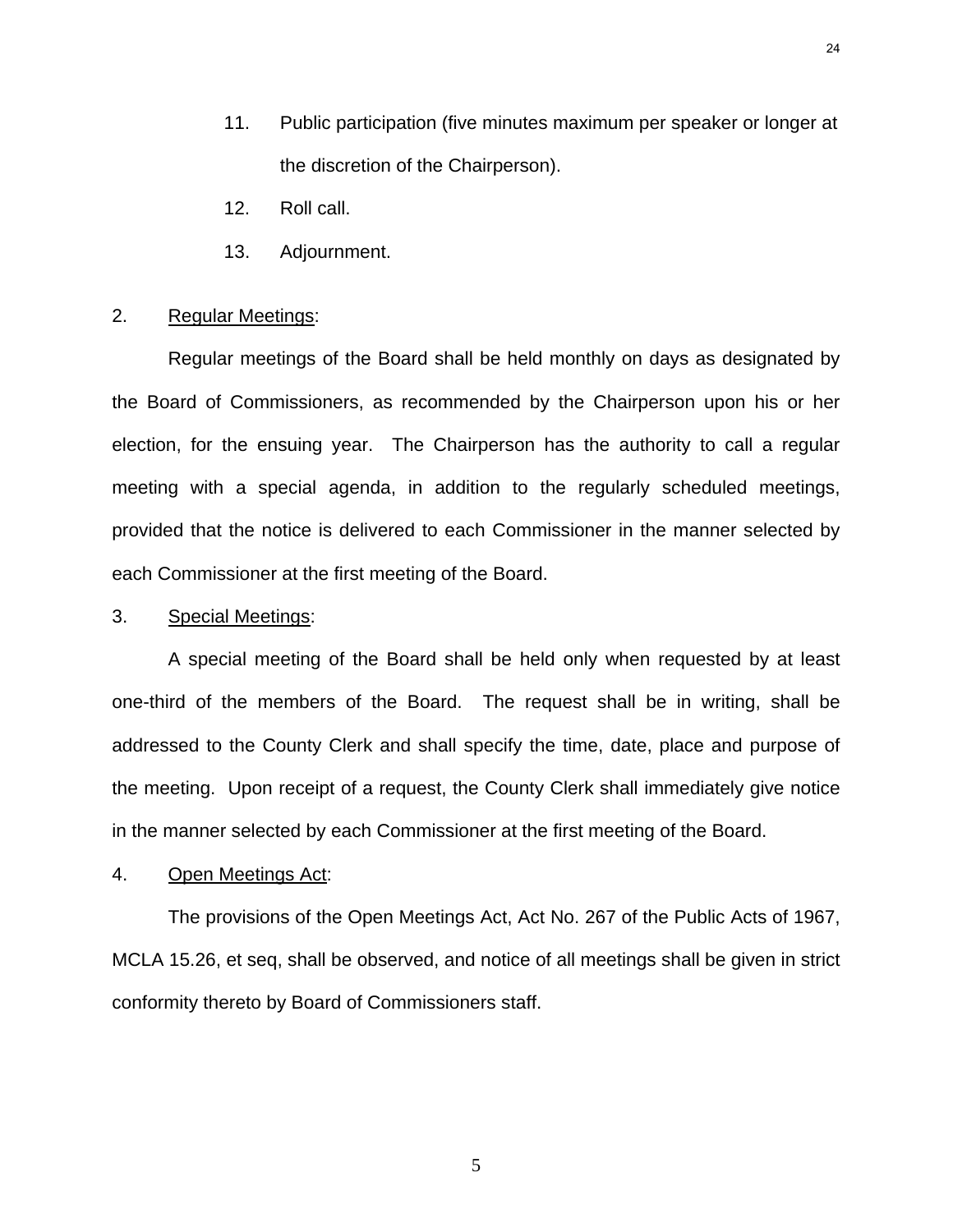## 5. Duties of the Clerk:

 A. The duly elected County Clerk shall be the Clerk to the Full Board. He/she, or his/her duly appointed deputy, shall perform all duties ordinarily pertaining to such office including, but not limited to, the following duties prescribed by law:

- (1) Recording all the proceedings of the Board in a book provided for that purpose.
- (2) Making regular entries of all Board resolutions and decisions upon all questions.
- (3) Recording the vote of each Commissioner on any ordinance, resolution, appointment or election of an office submitted to the Board.
- (4) Performing such other and further duties as the Board may, from time to time, require by resolution.

 B. Appointment of a Clerk Pro Tem: The Clerk, or one of his/her duly appointed deputies, shall be present and take minutes at all meetings of the Board. In the absence of the Clerk or an appointed deputy, the Chairperson, with the approval of the Board members present and voting, shall appoint a Clerk for that meeting until the Clerk or his/her duly appointed deputy arrives.

#### **RULE V**

### **CHANGE OR SUSPENSION OF RULES**

### 1. Suspension of Rules:

No rule shall be suspended except by a two-thirds vote of the Commissioners present.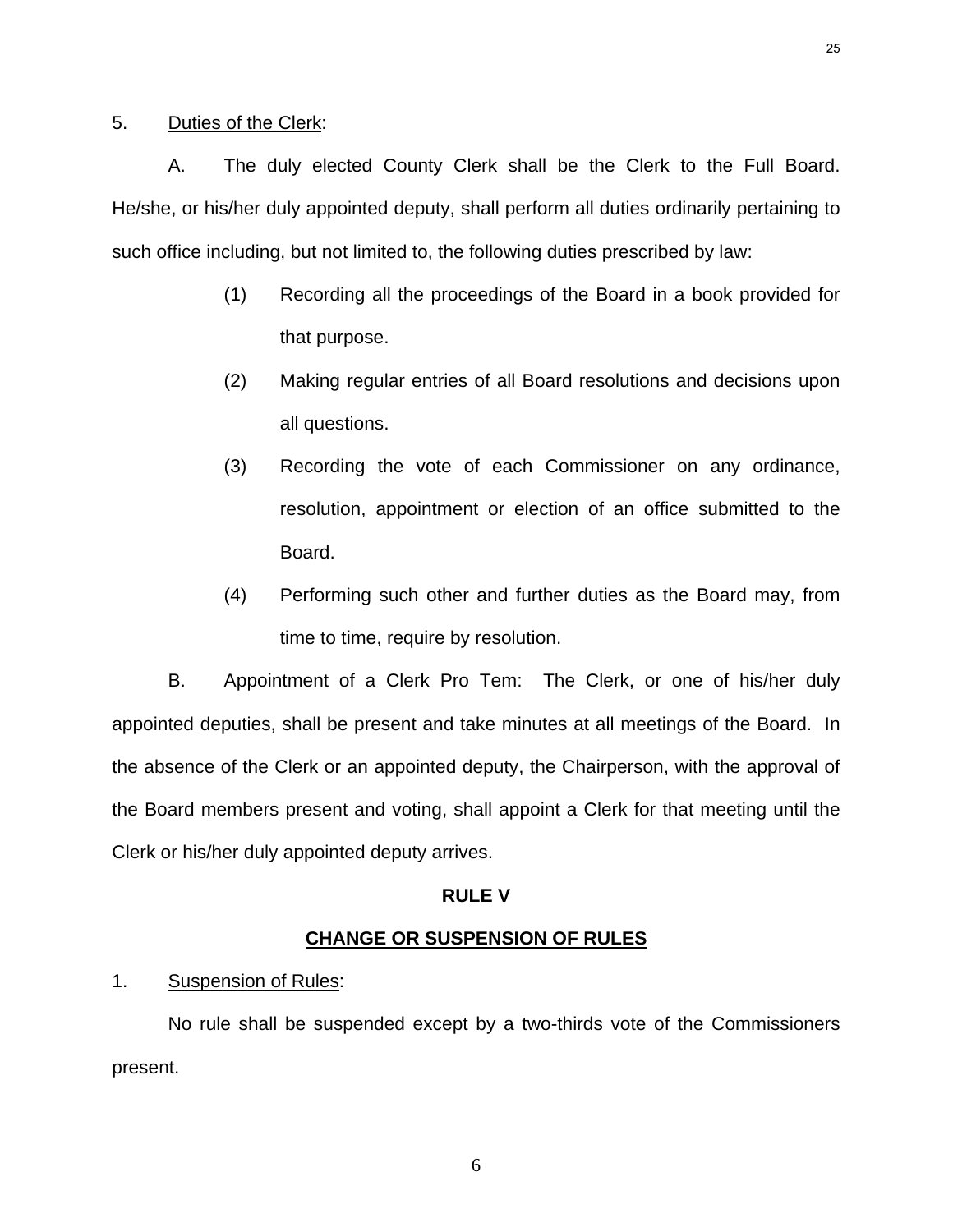26

## 2. Change of Rules:

Any rule of the Board may by changed provided that the proposed change passes the Rules Committee and the change is supported by a two-thirds vote of the Commissioners.

# **RULE VI**

## **MOTIONS**

## 1. Presence of Motions:

A. When a question is under debate, no motion shall be received except the following, which shall take precedence in the order in which they stand arranged:

- (1) To fix the time at which to adjourn.
- (2) To adjourn.
- (3) To take a recess.
- (4) To lay on the table or take from the table.
- (5) For the previous question.
- (6) To postpone to a day certain.
- (7) To refer.
- (8) To amend.
- (9) To postpone indefinitely.

## 2. Non-Debatable Motions:

- A. The following motions are always in order and are not debatable:
	- (1) To adjourn.
	- (2) To take a recess.
	- (3) For the previous question.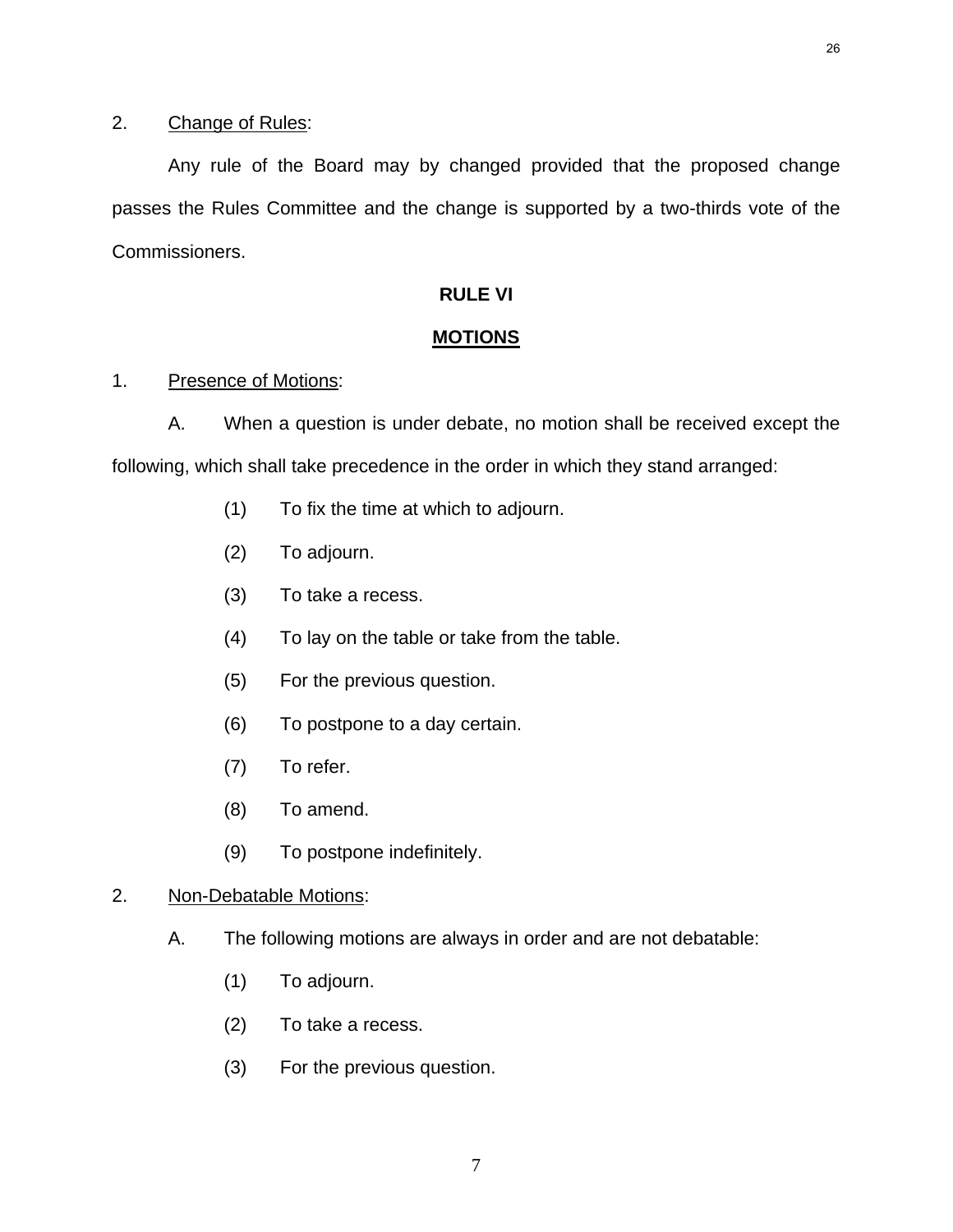- (4) To table or take from the table.
- (5) Decisions of Chairperson, unless an appeal is taken.

## 3. Order of Putting Questions:

 All questions shall be put in the order they are moved, except in the case of privileged questions.

#### 4. Amendments to Motions:

 No independent or new question shall be introduced under color of an amendment. All amendments must be germane to the main question. When the question of germaneness is raised, the Chairperson shall rule on the question.

## 5. Division of Question:

Any member may call for a division of the question.

#### 6. Previous Question:

 There shall be a motion for the previous question, which being ordered by a twothirds majority of members voting, if a quorum is present, shall have the effect to cut off all debate and bring the Board to a direct vote upon the immediate question(s), or may be made to embrace all authorized motions or amendments.

#### 7. Reconsideration:

 When a motion has been made and carried or lost, it shall be in order for any member of the prevailing side at the same session, or next session or meeting of the same committee meeting, to move for the reconsideration thereof.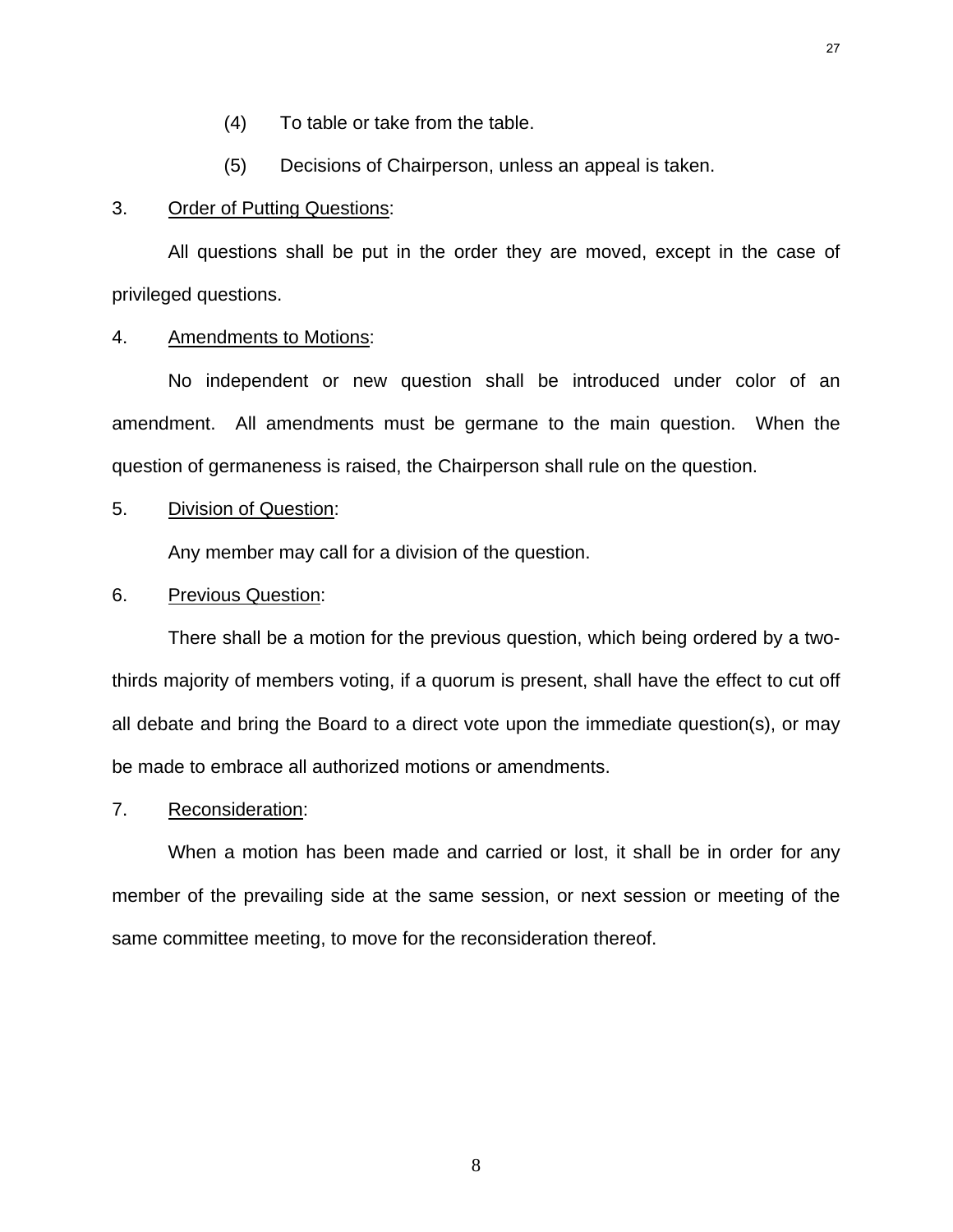# 8. Questions of Privilege:

- A. Questions of privilege are those affecting one of the following:
	- (1) The rights of the Board collectively, its safety, dignity or the integrity of its proceedings, or
	- (2) The rights, reputation or conduct of members in their respective capacity.

 B. A question of privilege shall have precedence over all other questions, except a motion to adjourn.

# **RULE VII**

# **COMMITTEES**

- 1. Committees of the Whole Board:
	- A. **Budget Committee**

# B. **Finance Committee**

- (1) Finance Department
- (2) Treasurer
- (3) Equalization

# C. **Personnel Committee**

(1) Human Resources

# 2. Standing Committees:

# D. **Courts and Legal Affairs**

- (1) Corporation Counsel
- (2) Circuit Court
- (3) Friend of the Court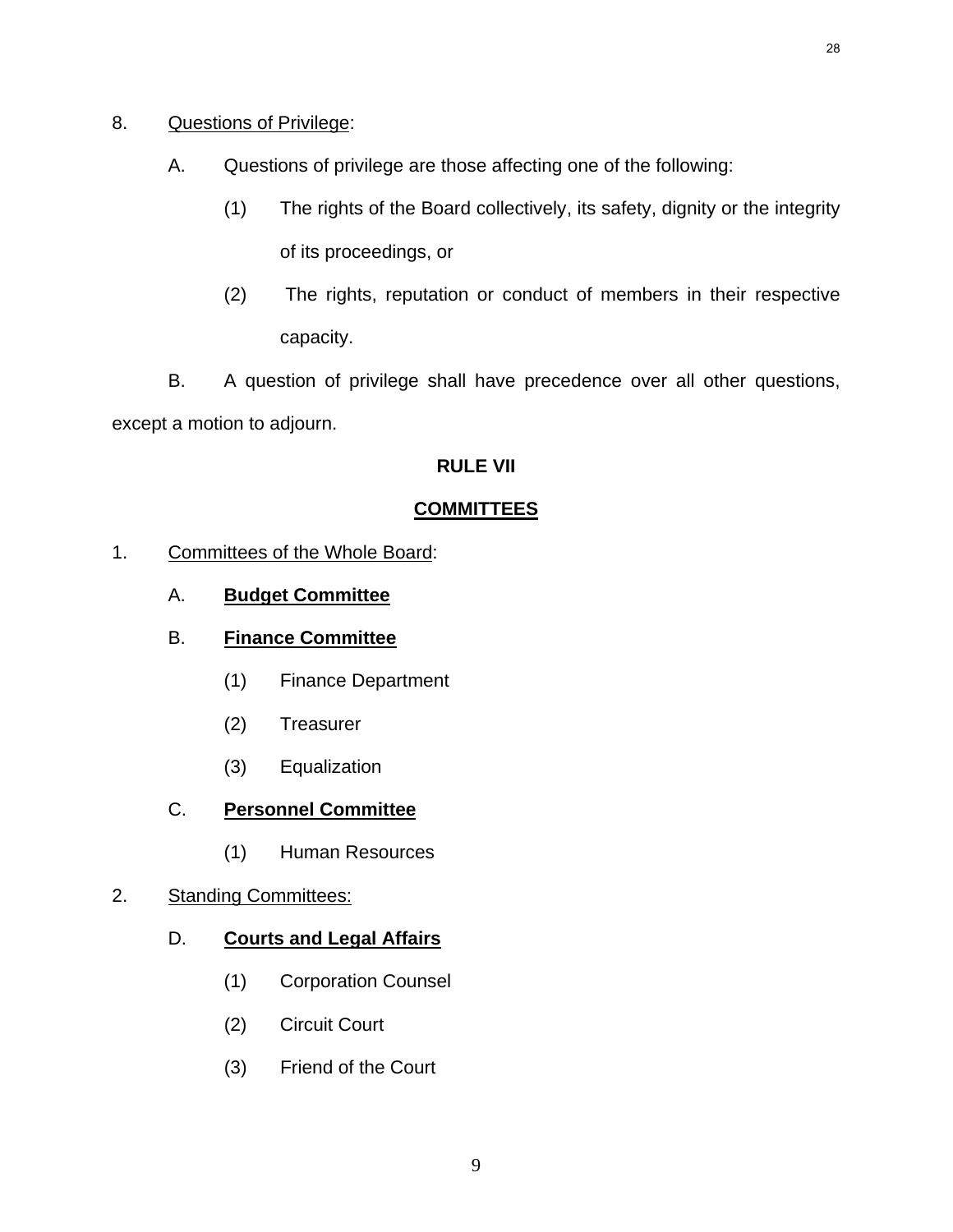- (4) Probate Court
- (5) District Court

# E. **Public Safety and Corrections**

- (1) Prosecutor
- (2) Probation
- (3) Sheriff's Department
- (4) Juvenile Justice Center
- (5) Emergency Management

# F. **Planning and Economic Development**

- (1) Planning and Economic Development Department
- (2) Solid Waste Planning Committee
- (3) Green Technology / Alternative Energy / Sustainability

# G. **Public Services**

- (1) Community Services Agency
- (2) Veterans
- (3) Human Services

# H. **Health and Environmental Services**

- (1) Health Department
- (2) Prosecutor's Environmental Unit
- (3) Community Mental Health
- (4) Martha T. Berry

# I. **Senior Services**

(1) Senior Services Department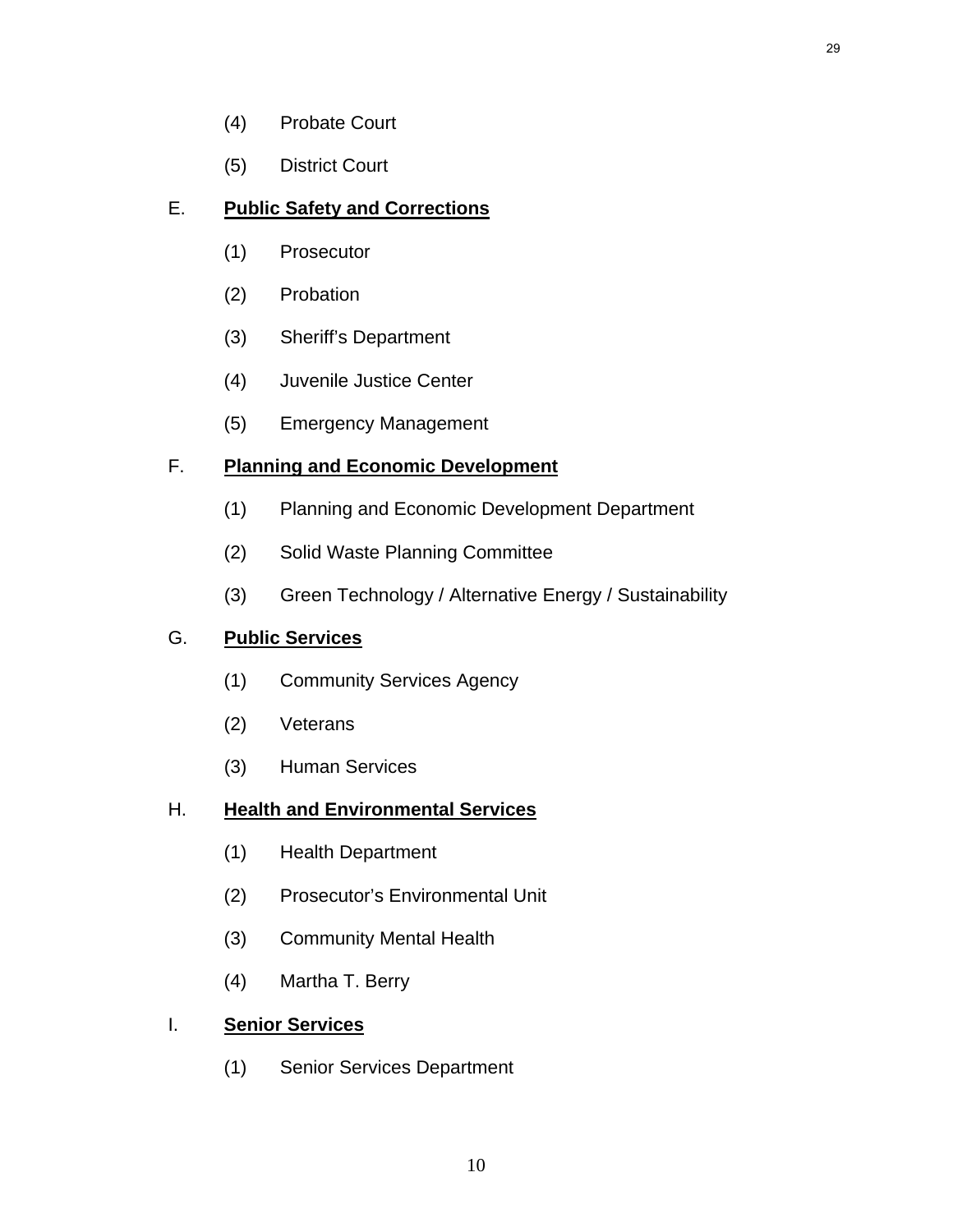(2) Area Agency on Aging

## J. **Technology and Communications**

- (1) Information Technology
- (2) Lobbyist
- (3) Public Affairs

## K. **Education and Training**

- (1) Michigan State University Extension
- (2) Research Center
- (3) Michigan Works and the Work Force Development Board

## L. **Buildings, Roads and Public Works**

- (1) Facilities and Operations
- (2) Public Works
- (3) Road Commission
- (4) Parks & Recreation

## M. **Administrative Services**

- (1) County Clerk
- (2) Risk Management
- (3) Board of Commissioners

## N. **Ethics and Rules**

## 3. Ad Hoc Committees:

 The Chairperson of the Board shall have the authority from time to time to appoint an Ad Hoc Committee, with the chair of the standing committee serving as an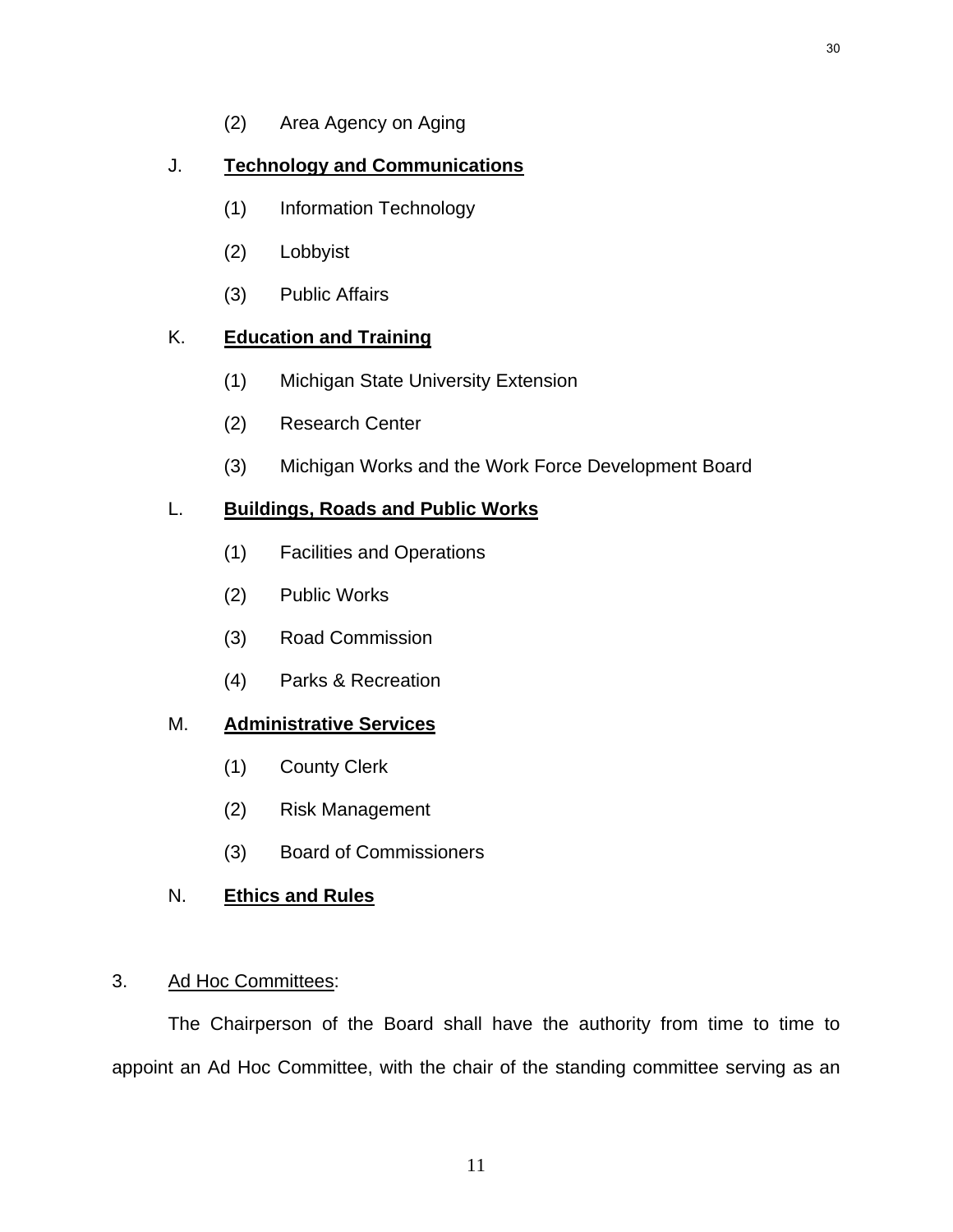ex-officio member of the Ad Hoc Committee. These Ad Hoc Committees shall be appointed for a specific purpose, and upon the completion of their tasks and the acceptance of their final report by the standing committee, the Ad Hoc Committee shall cease to exist.

#### **RULE VIII**

#### **APPOINTMENT TO COMMITTEES**

1. At the first regular meeting of the Board following the organizational meeting in each odd-numbered year, the Chairperson of the Board shall submit the current year's and the next year's standing committee assignments, listing the members of each committee, which shall be subject to the approval of the Board, given by a simple majority vote.

2. The first named Commissioner of any committee shall be the Chairperson and the second named shall be the Vice-Chairperson, except in the following situations: that the Chairperson of the Board has designated that the Committee be served by a Co-Chairmanship. In order to appoint Co-Chairpersons both Commissioners must agree to serve as Co-Chairs. In the temporary absence of the Chairperson and the Vice-Chairperson, the next in rank of the order named and so on, as often as the case shall happen, shall act as Chairperson.

3. When making such committee Chairman assignments, the Chairperson of the Board shall assign, to each political party, a number of chairmanships proportionate to the total number of seats held on the Board by that political party. Such number of seats shall be based on whole numbers with no rounding up or down.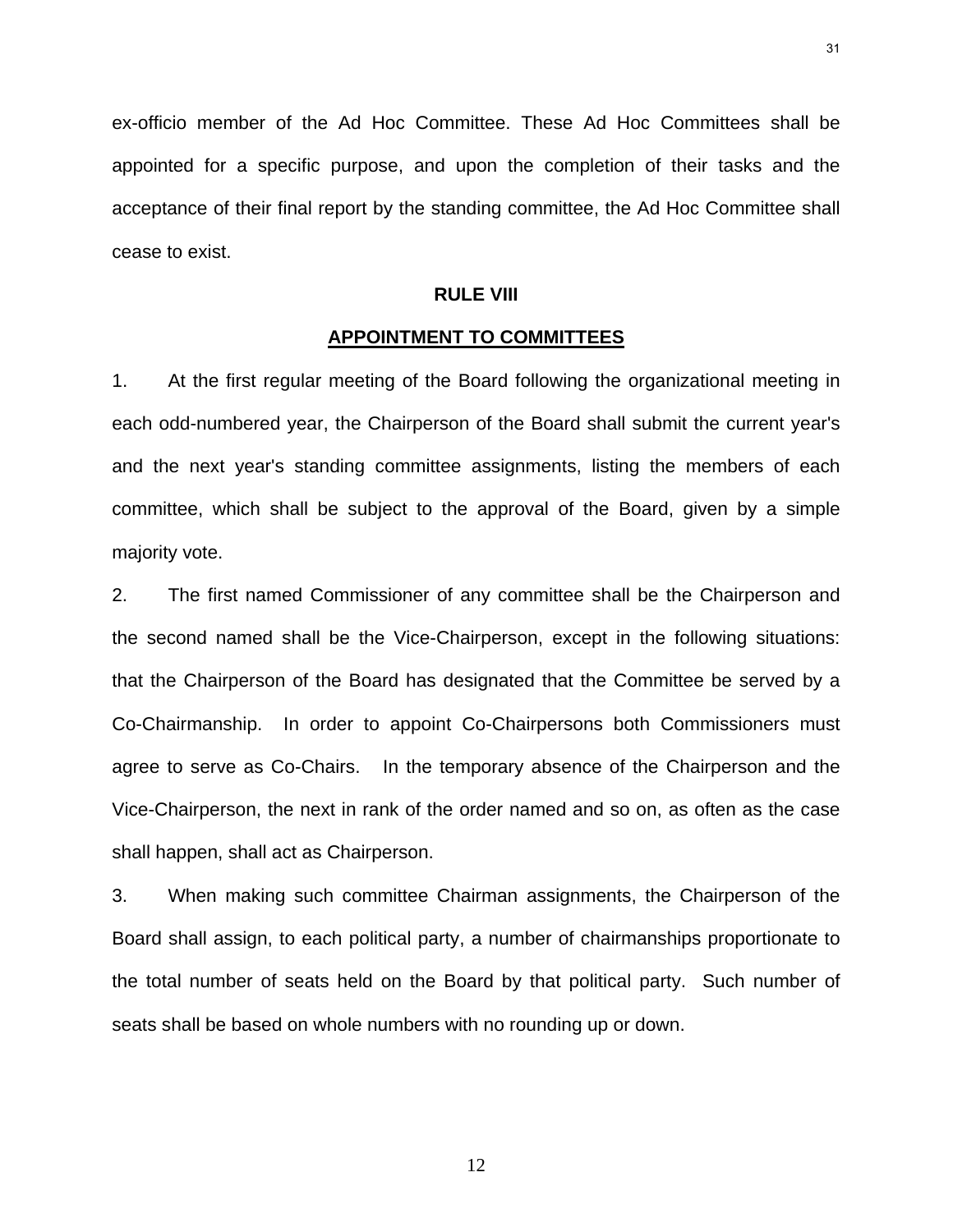4. At any time, the Chairperson of the Board shall have the ability to reorganize a Committee, which reorganization shall be subject to the approval of the Board, given by a simple majority vote.

## **RULE IX**

## **COMMITTEE VACANCIES**

 All vacancies in membership, chairperson or vice-chairperson in standing committees shall be filled by appointment by the Board Chairperson, subject to the Board approval given by a simple majority.

## **RULE X**

#### **COMMITTEE MEETINGS**

 A. Each Ad Hoc Committee shall meet for the conduct of its business, which shall then be reported to the standing committee. Each standing committee shall meet for the conduct of its business, which shall then be reported to the Full Board. The date and time of a standing committee meeting shall be determined by the Chairperson. The dates and times of Ad Hoc Committee meetings require approval of the respective standing committee chairperson or Board Chairperson prior to scheduling.

 B. A Commissioner, who is not a member of a standing, special or ad hoc committee, may attend and speak on any issue before the committee; however, the Commissioner may not offer motions, support motions or vote.

 C. Meetings of a standing committee may be convened by its Chairperson or by a majority of its members, provided that the notice requirements herein are adhered to, or are waived by all committee members. All committee meetings shall be open,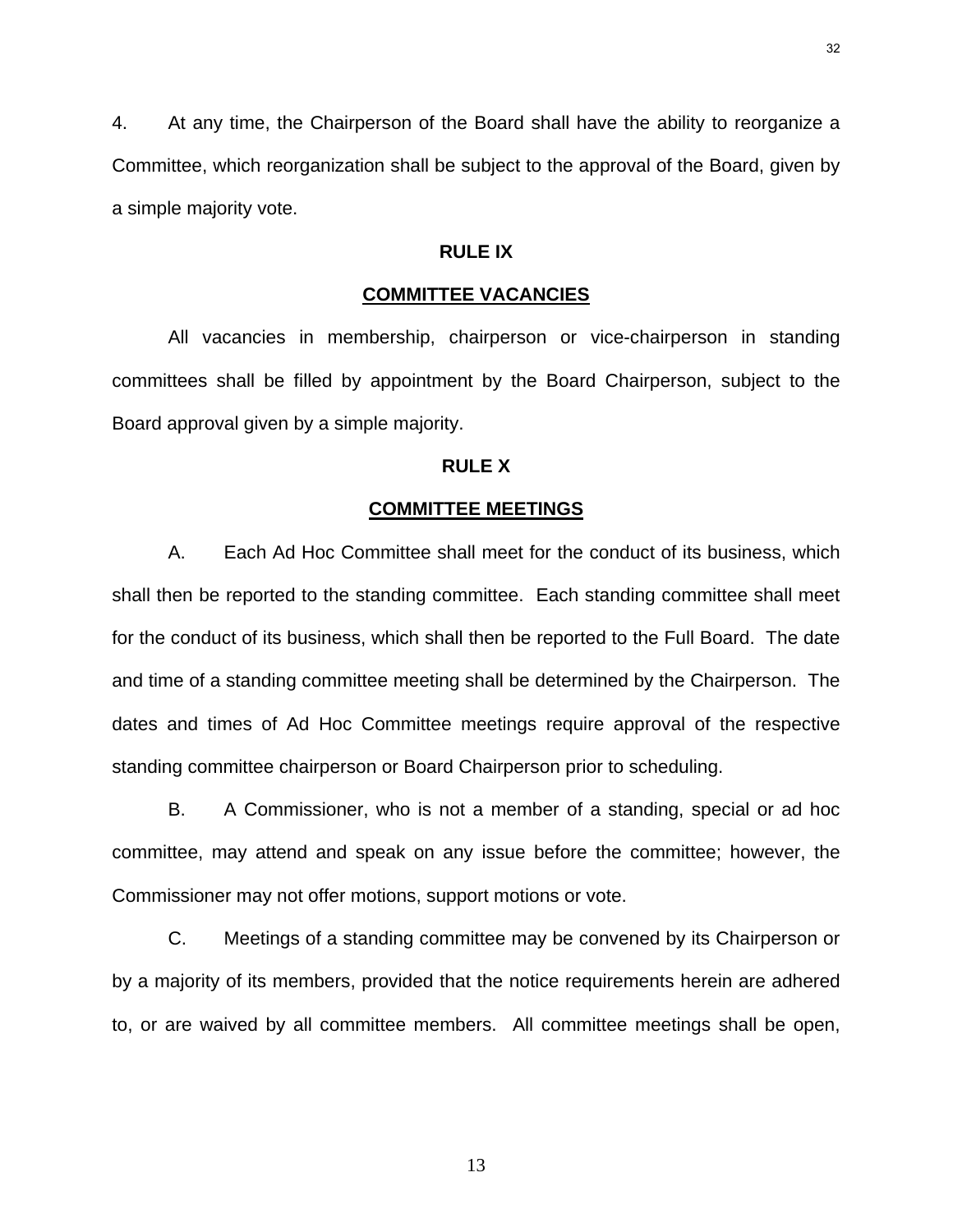except that a committee may vote to go into a closed session as provided by the Open Meetings Act, 1976 P.A. 267.

 Each committee shall have a prepared agenda. Any additions thereafter may be made only with the approval of two-thirds of the members of the committee present. That agenda shall be posted on the Courthouse bulletin board and shall be made available to the public on request as provided by the Open Meetings Act, 1976 PA 267. The chairperson of each committee either shall prepare an agenda or delegate that authority to the appropriate staff.

 All committees shall keep minutes of their meetings, as required by the Open Meetings Act, 1976 P.A. 267, and minutes shall be permanently kept on file with the Clerk of the Board.

 Every committee shall provide an opportunity for members of the public to be heard at the beginning and end of the meeting in conformity with these rules.

#### **RULE XI**

#### **NOTICE OF MEETINGS**

A. At the first meeting of each year, each Commissioner shall designate a method in which that Commissioner will accept notice of all meetings.

B. Notice of regular or special meetings including a proposed agenda of any committee shall be mailed or delivered to the Commissioner at least seven (7) calendar days prior to the meeting pursuant to the method of delivery designated by the Commissioner described in paragraph A. above. Said notices shall specify the date and hour of the matters to be considered at said meeting. All members of the Committee may waive the foregoing meeting requirements at any regular or special meeting.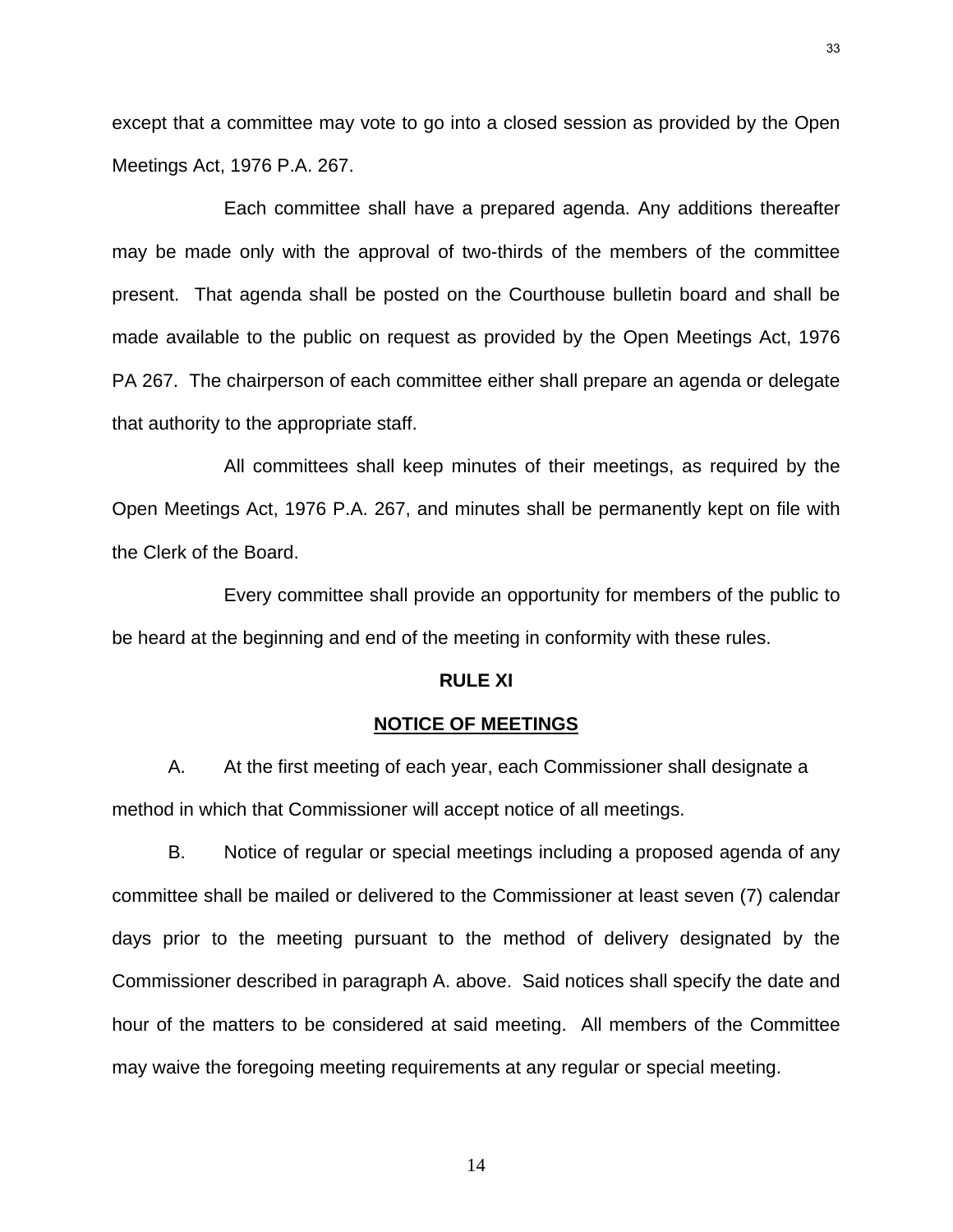C. Notice of regular and special meetings of standing, special and ad hoc committees shall be given to the news media at the same time as the committee members.

## **RULE XII**

#### **MINUTES AND RESOLUTIONS**

 A. A copy of the minutes of each Board meeting shall be prepared and distributed by the Clerk to each member of the Board prior to the next scheduled meeting of the Board or Committee. The County Clerk or his/her designee shall prepare minutes, including those minutes taken in executive session, as required by the Open Meetings Act, 1976 P.A. 267 and these rules.

 B. A Commissioner who wishes the Board to consider an item shall submit that item in the form of a resolution prepared in a standard form.

 All resolutions finally adopted by the Board in each calendar year shall be consecutively numbered immediately by the Clerk of the Board in the order of their adoption, which number shall be prefixed with the last two digits of the year of its addition and a hyphen. As each resolution is adopted, the Clerk of the Board shall assign its proper number, which shall appear at the head of that resolution as adopted in the minutes.

 The Clerk shall keep all adopted resolutions in a binder or booklet arranged in the order of their adoption.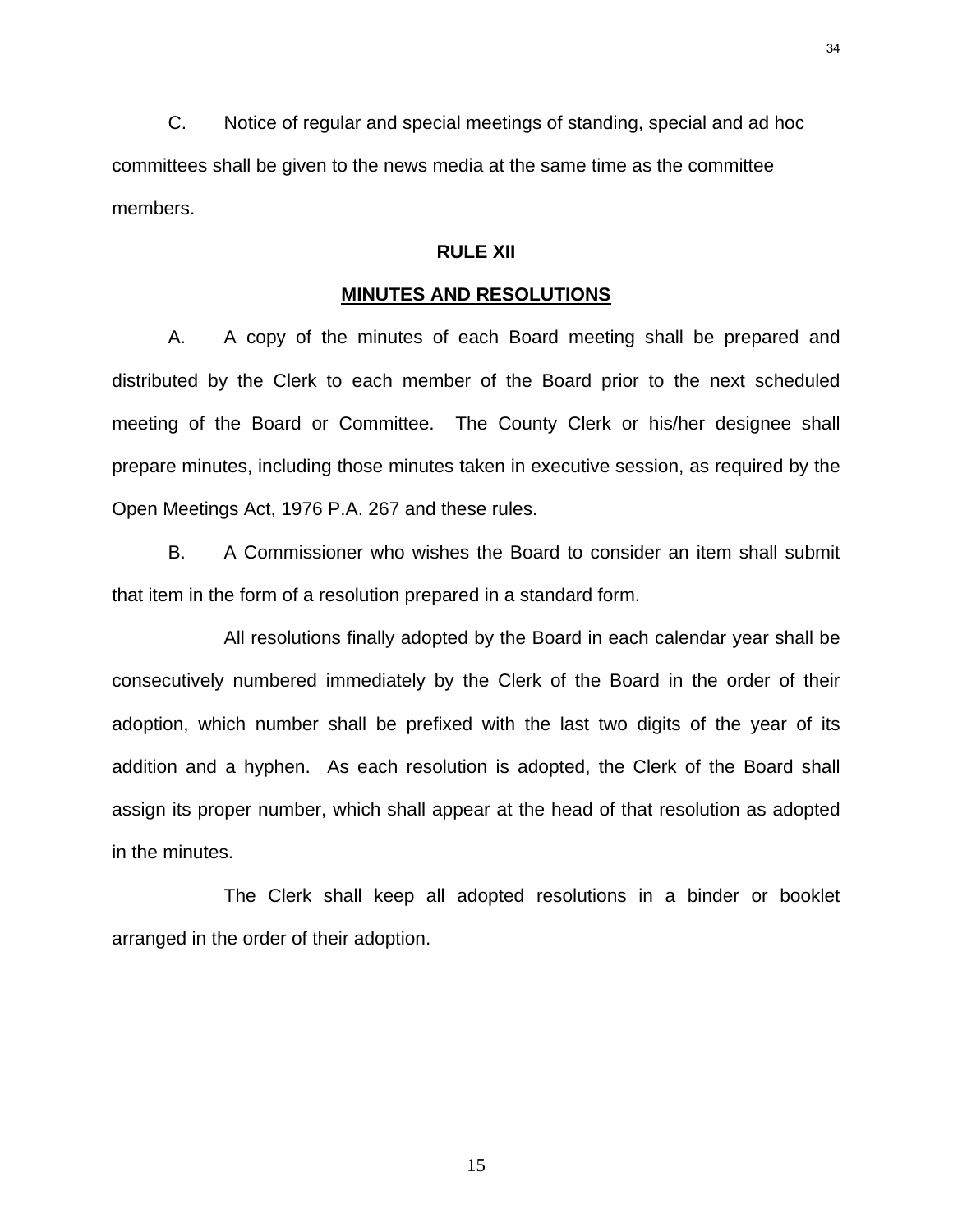#### **RULE XIII**

## **POWERS AND DUTIES OF COMMITTEES AND TASK FORCES**

## 1. **COMMITTEES**:

All matters relating to the subject or department of county government listed under a standing committee shall be referred to such committees respectively; provided, however, that all pending matters before any committee shall be discharged from consideration in January of each odd-numbered year following a general election. Any questions or disputes as to what subject matter shall be assigned to a committee shall be determined by the Board Chairperson.

## 2. **TASK FORCES**:

 A. The Board Chairperson may submit a proposal to the Board for the appointment of a task force, whose members shall include three County Commissioners and also representatives of the general public. The proposal shall include a recommendation for the chairperson of the task force.

 B. The proposal shall specify the mission, termination date and recommended budget, if any.

 C. In instances in which a budget is recommended, the proposal shall first be submitted to the Budget Committee for approval.

(1) The Budget Committee may:

- (a) Adopt and approve the recommended budget, or
- (b) Amend the budget as recommended, or
- (c) Deny the budget.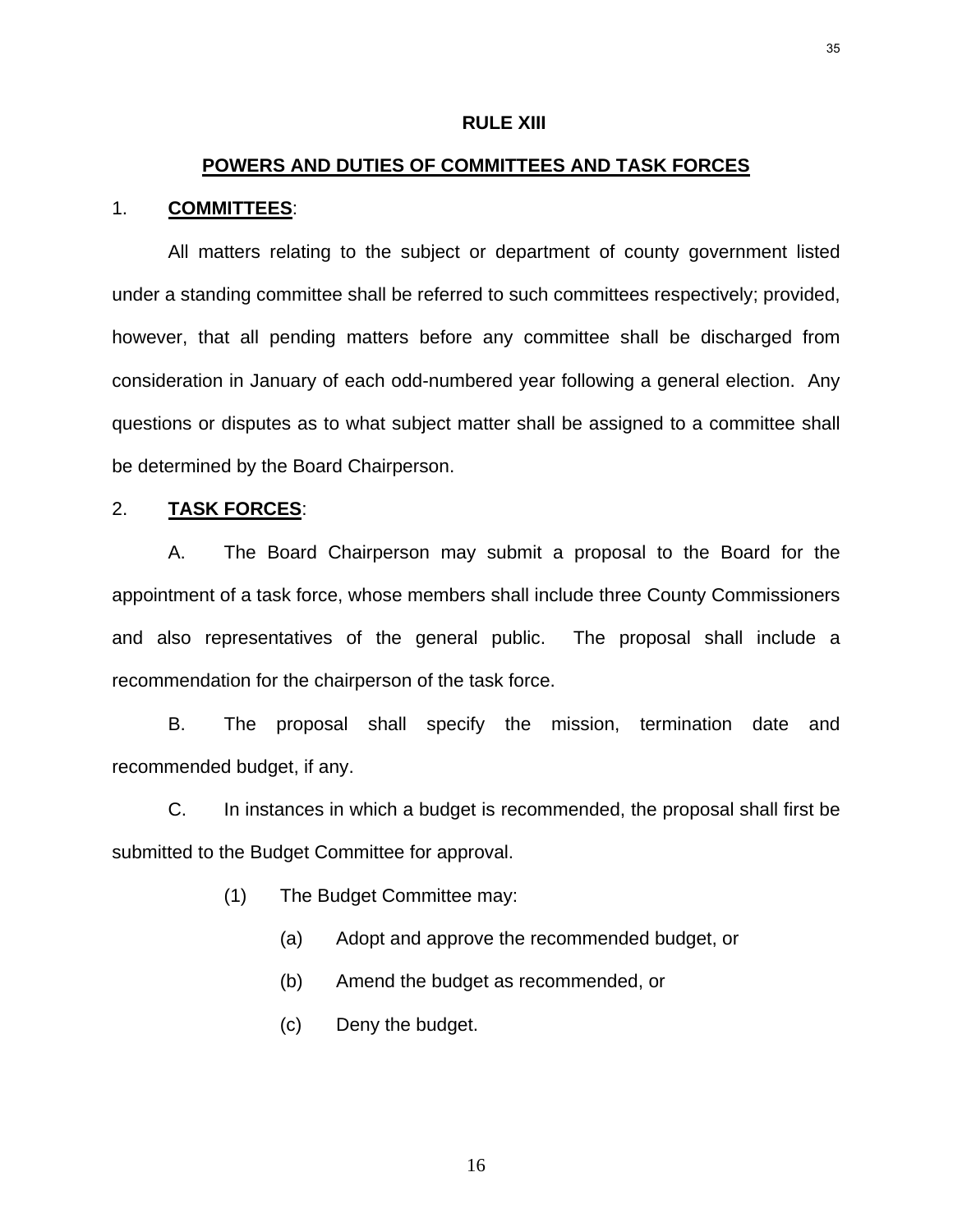- (2) In instances in which a budget is denied or amended, the Chairperson may resubmit the proposal to the Board in accordance therewith, or withdraw the proposal.
- D. The proposal shall direct the task force, if approved by the Board, to report either to the Board or to an appropriate committee.

## **RULE XIV**

## **RULES OF COMMITTEE AND SUBCOMMITTEE PROCEDURE**

 A. The Board rules are the rules of all committees as far as applicable. An item may be waived directly to the Board for review, evaluation and/or determination at the discretion of a committee chairperson. Any agenda item that comes before the Full Board, which has not been addressed at a committee meeting, will require a two-thirds vote prior to adoption of the agenda.

B. The chairperson of a standing committee shall have the authority, from time to time, to appoint a subcommittee. Each subcommittee of a committee is a part of that committee and subject to the authority and direction of that committee. Subcommittees shall not hold any special or regular meeting except upon authority of the standing committee chairperson.

C. Each subcommittee shall keep a complete record of all committee action and report same to the standing committee.